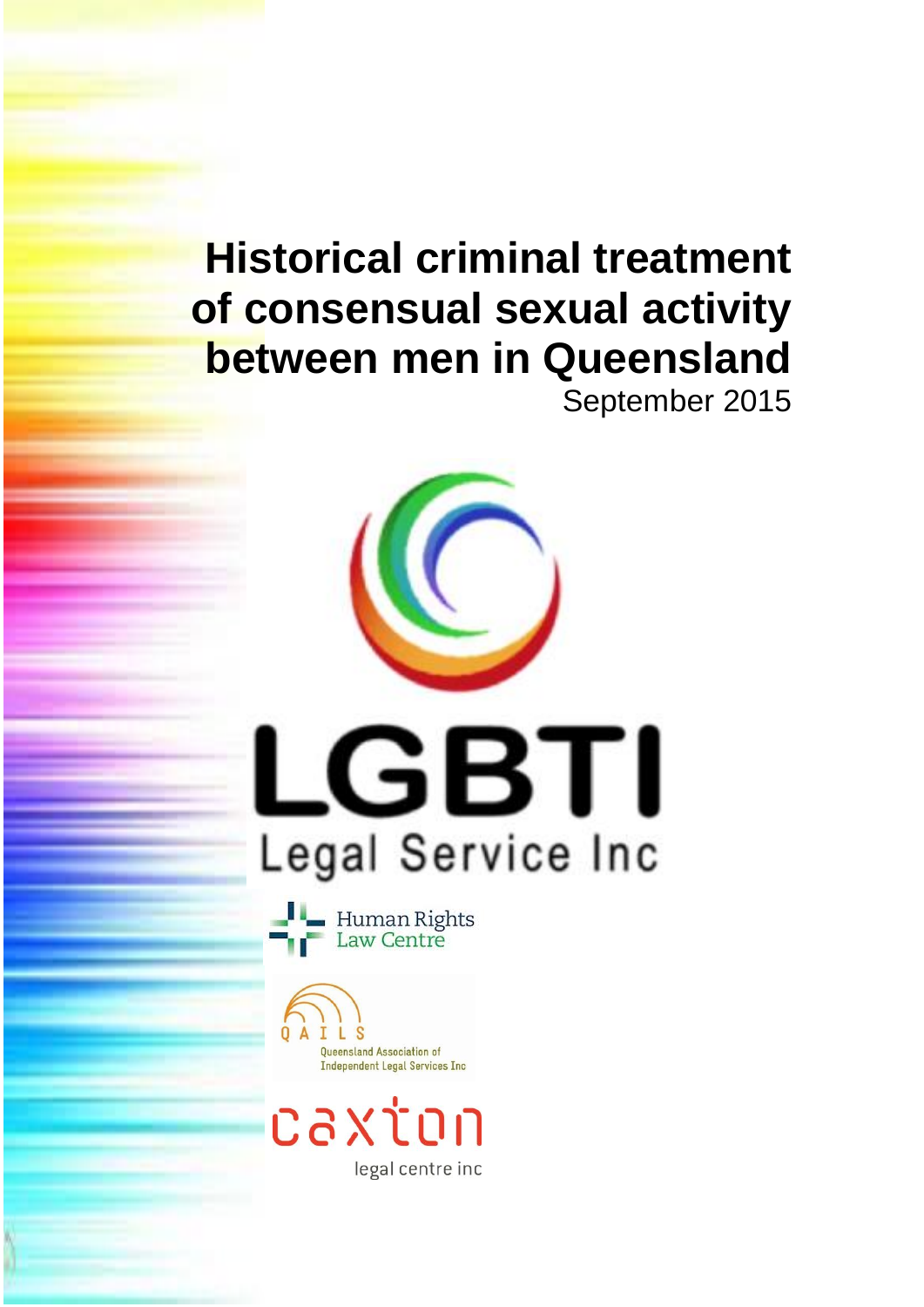## **Contents**

| 1 | Overview of this paper                        |                                                       | 1              |
|---|-----------------------------------------------|-------------------------------------------------------|----------------|
|   | 1.1                                           | Foreword                                              | 1              |
|   | 1.2                                           | About LGBTI Legal Service                             | 1              |
|   | 1.3                                           | Acknowledgements                                      | 1              |
|   | 1.4                                           | Terminology                                           | $\overline{c}$ |
| 2 | <b>Summary of Recommendations</b>             | 3                                                     |                |
|   | 2.1                                           | Eligible offences and eligible persons                |                |
|   | 2.2                                           | Mechanism for expungement                             | 3              |
|   | 2.3                                           | Effect of expungement                                 | 4              |
|   | 2.4                                           | Ancillary recommendations                             | 4              |
| 3 | Historical background and the need for reform | 5                                                     |                |
|   | 3.1                                           | Criminalisation of male homosexual activity           | 5              |
|   | 3.2                                           | Historical impacts of criminalisation                 | $\overline{7}$ |
|   | 3.3                                           | Path to decriminalisation                             | 8              |
|   | 3.4                                           | Ongoing impacts                                       | 8              |
|   | 3.5                                           | Conclusion                                            | 10             |
| 4 | <b>Reform in Australia</b>                    | 11                                                    |                |
|   | 4.1                                           | Overview                                              | 11             |
|   | 4.2                                           | South Australia                                       | 11             |
|   | 4.3                                           | Victoria                                              | 12             |
|   | 4.4                                           | <b>New South Wales</b>                                | 14             |
|   | 4.5                                           | Tasmania                                              | 16             |
|   | 4.6                                           | <b>Australian Capital Territory</b>                   | 16             |
| 5 | Recommendations for reform in Queensland      | 16                                                    |                |
|   | 5.1                                           | Overarching recommendation                            | 16             |
|   | 5.2                                           | Community recognition                                 | 17             |
|   | 5.3                                           | Method of implementation                              | 17             |
|   | 5.4                                           | Definition of 'eligible offences'                     | 17             |
|   | 5.5                                           | Scope of 'Conviction'                                 | 18             |
|   | 5.6                                           | Definition of 'eligible person'                       | 18             |
|   | 5.7                                           | Making an application                                 | 19             |
|   | 5.8                                           | Deciding an application                               | 20             |
|   | 5.9                                           | Rights after determination of application             | 21             |
|   | 5.10                                          | Effect of expungement - destruction of records        | 21             |
|   | 5.11                                          | Effect of expungement - non-disclosure of information | 21             |
|   | Schedule 1                                    |                                                       | 23             |
|   | International Reform                          | 23                                                    |                |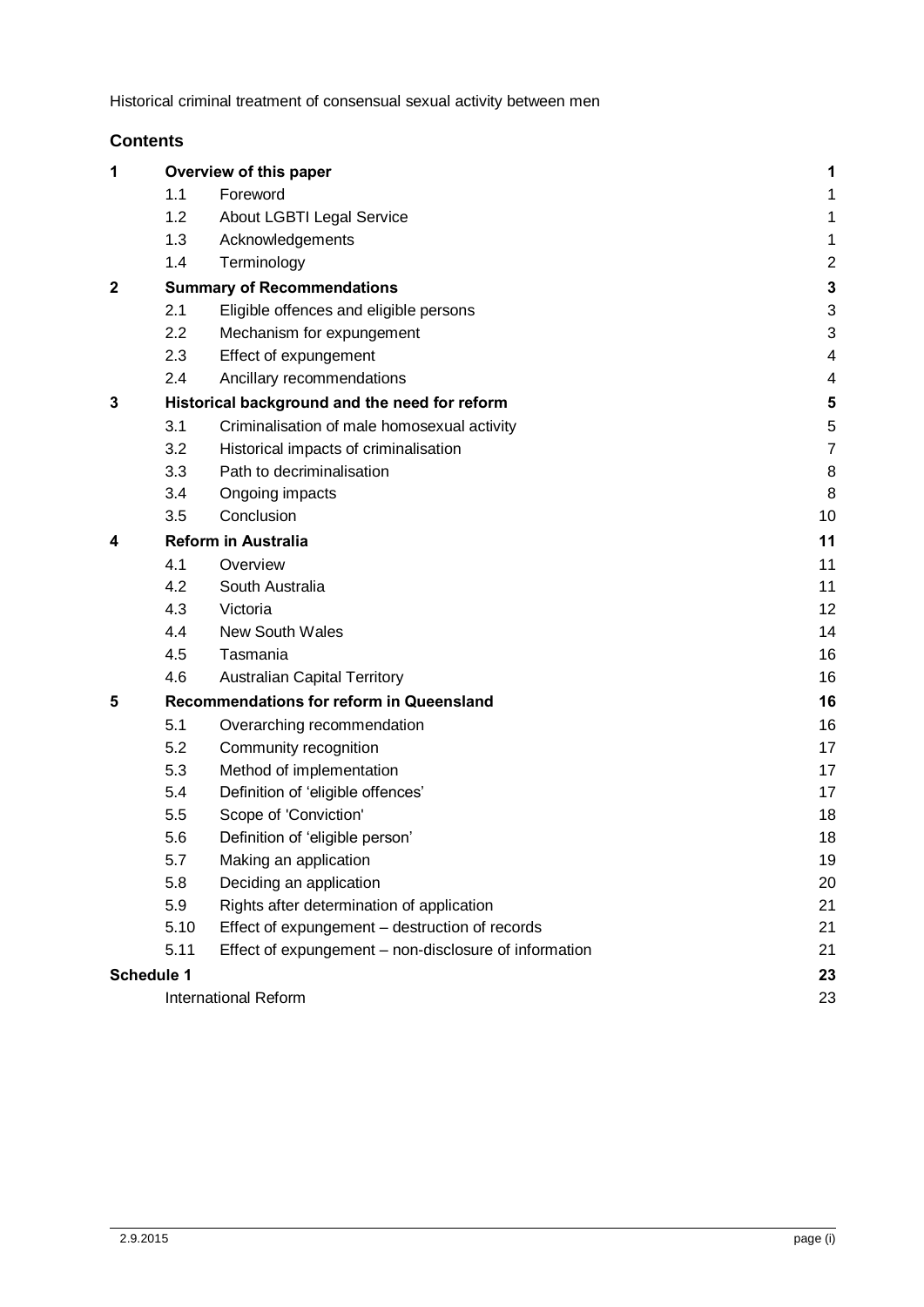## <span id="page-2-0"></span>**1 Overview of this paper**

## <span id="page-2-1"></span>**1.1 Foreword**

Consensual sexual activity between adult men was decriminalised in Queensland on 29 November 1990. Research conducted in the early 1990s at the Queensland State Archives in Brisbane evidenced 548 court cases involving male-to-male sex and 464 convictions in Queensland over ninety-five years.<sup>1</sup> Although decriminalisation removed the threat of further prosecution, it did not address the impacts of criminal records relating to historical homosexual offences. This means that a number of Queenslanders continue to live with ongoing stigma, shame, and practical difficulties presented by a criminal record for conduct that is now legal.

We welcome the Queensland Government's recognition of these impacts and preparedness to investigate option for reform to address this ongoing injustice.<sup>2</sup>

This discussion paper is intended to assist the Queensland Government to investigate options for reform to address the ongoing impact of prosecutions under historical homosexual offences.

Section [2](#page-4-0) of this paper contains a summary of our recommendations for reform.

Sectio[n 3](#page-6-0) discusses the historical background to the criminalisation and decriminalisation of male homosexual activity in Australia and the ongoing impacts on those prosecuted.

Sectio[n 4](#page-12-0) outlines and analyses the various approaches for reform taken in other Australian jurisdictions.

Sectio[n 5](#page-17-2) contains detailed recommendations for the implementation of reform in Queensland.

## <span id="page-2-2"></span>**1.2 About LGBTI Legal Service**

The LGBTI Legal Service Inc is an organisation run by volunteers that seeks to assist and advocate for LGBTI people. In doing so, the LGBTI Legal Service works closely with other community organisations such as the Queensland AIDS Council. In preparation of this paper, the LGBTI Legal Service has collaborated with the Queensland Association of Independent Legal Services, a state-based peak body representing funded and unfunded community legal centres throughout Queensland, and the Human Rights Law Centre, which has played a key role in securing similar legislative reform in Victoria and NSW in partnership with LGBTI community groups.

#### <span id="page-2-3"></span>**1.3 Acknowledgements**

The LGBTI Legal Service acknowledges the valuable pro bono contribution of Allens lawyers in relation to the research and preparation of this discussion paper. We also acknowledge the work previously undertaken by LGBTI groups and human rights experts, including Anna Brown, James Farrell and Peter Black, that the LGBTI Legal Service has been able to draw on extensively in the preparation of this paper.<sup>3</sup> We also thank Caxton Legal Centre for their support in this project.

 $\overline{a}$ 

<sup>1</sup> Clive Moore and Bryan Jamison, 'Making the Modern Australian Homosexual Male: Queensland's Criminal Justice System and Homosexual Offences' (2007) 11 *Crime, Histoire @ Societies/ Crime, History & Societies* 1, 5.

<sup>2</sup> Amy Remeikis, 'Queensland looks to right wrongs against gay community' *The Brisbane Times* (April 9, 2015), accessed at *<*http://www.brisbanetimes.com.au/queensland/queensland-looks-to-right-wrongs-against-gay-community-20150408-1mgzp4.html>.

<sup>&</sup>lt;sup>3</sup> Specifically, the report prepared by the Human Rights Law Centre in partnership with LGBTI community groups in Victoria entitled 'Righting Historical Wrongs: Background paper for a legislative scheme to expunge historical convictions for gay sex offences' 12 January 2014, accessed at <http://hrlc.org.au/righting-historical-wrongs-background-paper-for-a-legislative-scheme-to-expungeconvictions-for-historical-consensual-gay-sex-offences-in-victoria/> on 5 March 2015 and the report released by the Office of the Anti-Discrimination Commissioner (Tasmania), 'Treatment of historic criminal records for homosexual sexual activity and related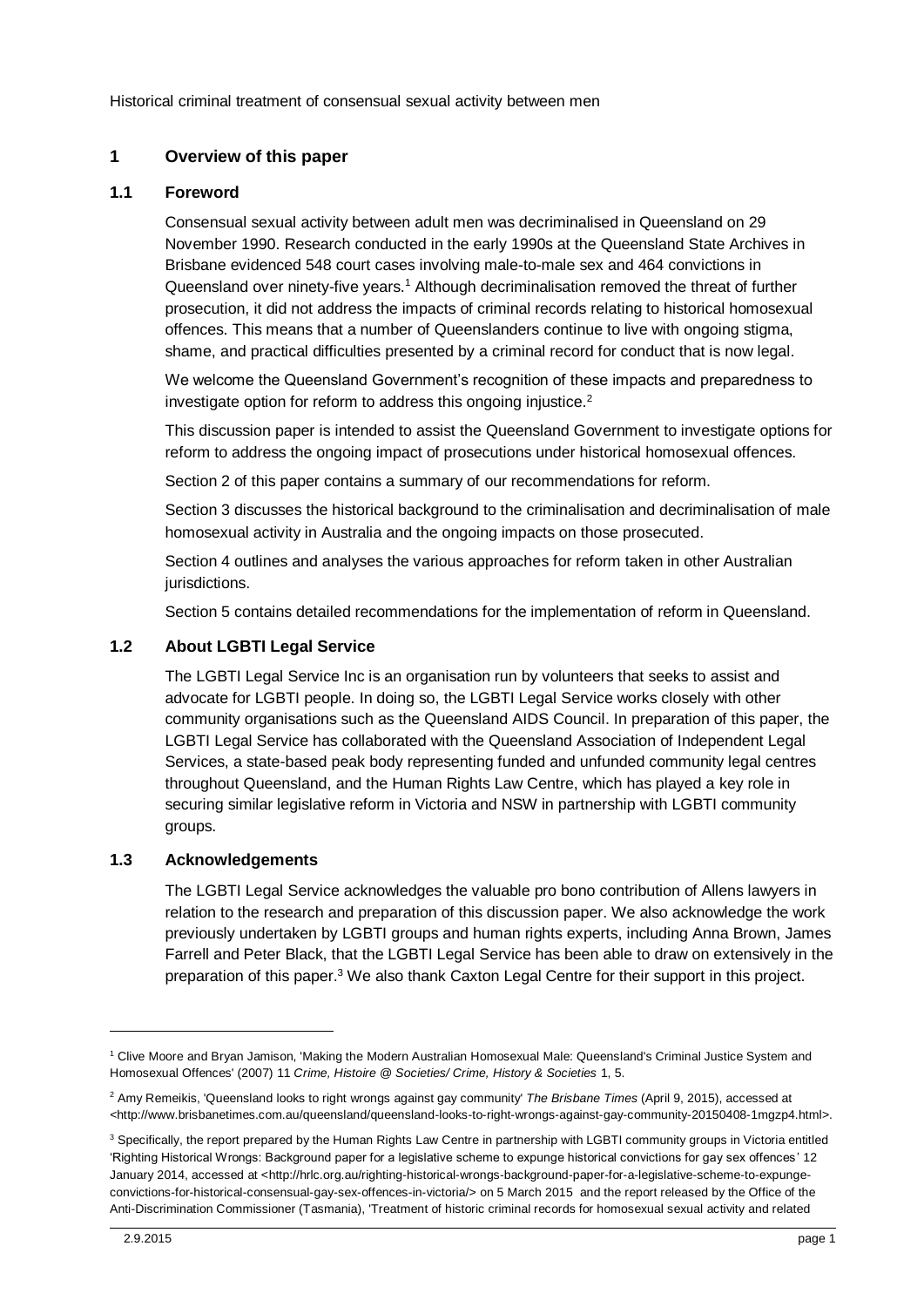Finally, thank you to Alan Raabe for agreeing to share his story with us. We hope that his contribution can assist in bringing about a long-awaited change.

## <span id="page-3-0"></span>**1.4 Terminology**

**Conviction** is used in this document to refer to any conviction, charge, fine, good behaviour bond, community service order, or any other penalty or sentence prescribed by police, a tribunal or a court, within the meaning of the *Penalties and Sentencing Act 1992* (Qld) or other Queensland legislation. This is discussed further in sectio[n 5.5.](#page-19-0)

The process of removing a Conviction from a criminal record so that it appears that the Conviction never occurred is known as **expungement**. There is an important distinction between the process of expungement and the existing 'spent' convictions regime, which contains a number of exceptions which still require disclosure of the conviction in certain circumstances.

**LGBTI** means lesbian, gay, bi-sexual, trans (gender or sexual), and intersex. While most literature on this subject uses the terms 'gay' and 'homosexual' to describe people who have been relevantly convicted (or prosecuted), laws that are the subject of this discussion paper have also impacted on men who have sex with men regardless of how they identify their sexual orientation and the terminology used by the community to described this has evolved over time. Further, women may also have been the targeted and the subject of convictions (or prosecutions) for consensual sexuality activity with other women. While the paper does not specifically address this issue, such convictions are intended to be encompassed with the scope of the recommendations.

conduct' April 2015, accessed at <http://www.antidiscrimination.tas.gov.au/\_\_data/assets/pdf\_file/0005/314069/2015-04\_FINAL\_REPORT-Treatment\_of\_historic\_records\_for\_consensual\_homosexual\_activity.pdf> on 27 July 2015.

1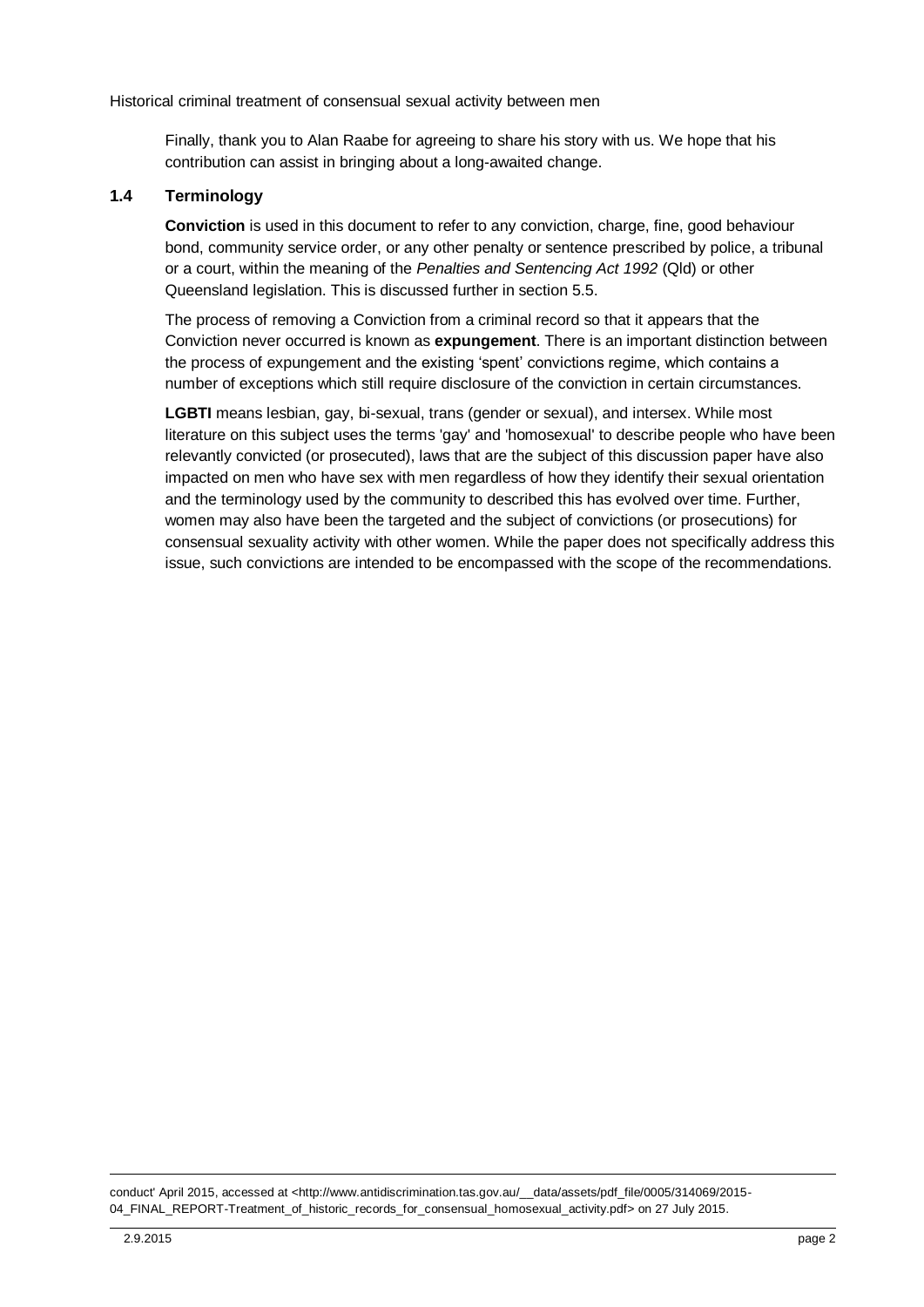## <span id="page-4-0"></span>**2 Summary of Recommendations**

The Queensland Government should amend the *Criminal Law (Rehabilitation of Offenders) Act 1986* (Qld) to include a mechanism whereby 'eligible persons' can make an application to an independent panel for 'Convictions' and records of 'eligible offences' to be 'expunged'.

## <span id="page-4-1"></span>**2.1 Eligible offences and eligible persons**

- (a) 'Eligible offence' should be defined as:
	- (i) a sexual offence as in force at any time by which any form of homosexual conduct (whether consensual or non-consensual, penetrative or non-penetrative) could be punished, whether or not heterosexual conduct could also be punished by the offence;
	- (ii) an offence other than a sexual offence, as in force at any time the essence of which is the maintenance of public order, public decency or morality, and by which homosexual behaviour could be punished (for example, associated offences such as resisting arrest or failing to provide name and address);
	- (iii) sections 208(1), 208(3), 209 and 211 of the *Criminal Code 1899* (Qld) as in force immediately prior to 29 November 1990;
	- (iv) an offence of attempting to commit, being involved in the commission of, or inciting or conspiring to commit, an offence the subject of the above paragraphs; and
	- (v) any other offence prescribed by regulation to be an 'eligible offence'.
- (b) 'Eligible persons' should be defined as:
	- (i) a person who has been the subject of a 'Conviction' for an 'eligible offence' which occurred on or before 7 December 1992; or
	- (ii) if a convicted person is deceased, an appropriate representative of that person.
- (c) The meaning of 'Conviction' for the purposes of expungement should encompass a broad range of matters, including any fine, charge, penalty, good behaviour bond, court appearance, community service order, conviction, or sentence within the meaning of the *Penalties and Sentencing Act 1992* (Qld).

## <span id="page-4-2"></span>**2.2 Mechanism for expungement**

The mechanism should involve an eligible person submitting a privately-made application for expungement to an independent panel comprising members with a combination of sufficient legal expertise and sensitivity to LGBTI cultural history. The panel should then decide whether to accept the application if satisfied, on the balance of probabilities, that:

- (a) the person would not have been the subject of the Conviction but for:
	- (i) engaging in conduct in connection with same sex sexual activity; or
	- (ii) their sexual orientation or gender identity (actual or perceived); and
- (b) the relevant circumstances were otherwise consensual and would not today result in a Conviction in Queensland.

The panel should also have discretion, taking into account certain prescribed matters, to determine whether there are exceptional circumstances as to why the Conviction and associated records should not be expunged. Any decision of the panel should be reviewable upon application to the Queensland Civil and Administrative Tribunal.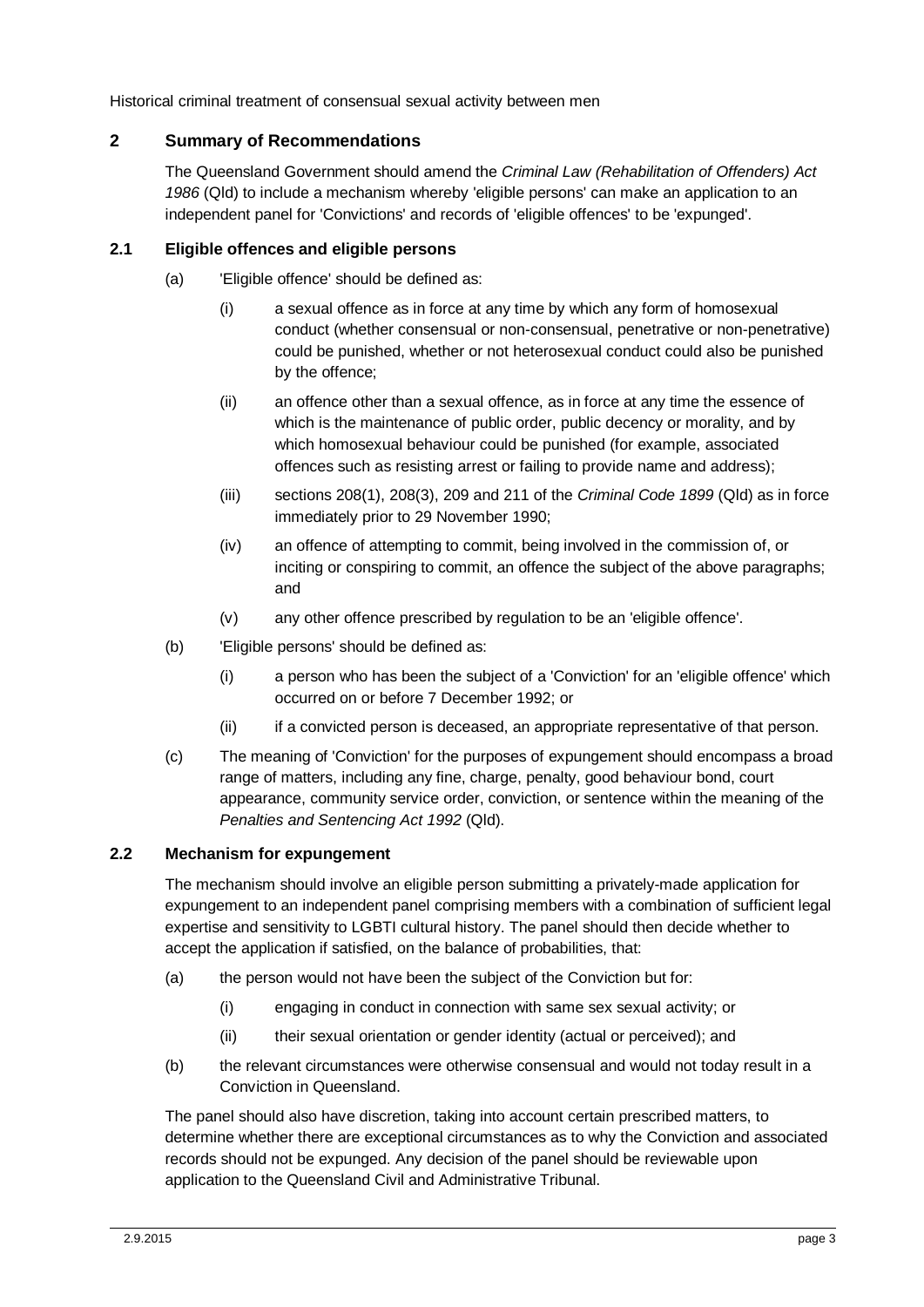## <span id="page-5-0"></span>**2.3 Effect of expungement**

The effect should be that, where applicable, the Conviction becomes an expired (i.e. 'spent') conviction for the purposes of the *Criminal Law (Rehabilitation of Offenders) Act 1986* (Qld), but importantly the exceptions to the disclosure provisions of that Act would not apply. Further, a successful application should also result in a directive from the Minister for Justice that any secondary records pertaining to the Conviction be deleted or destroyed and that any primary records be restricted from access and disclosure and annotated accordingly, something which the expired conviction regime does not do. The overall effect of expungement should be so that it appears the Conviction never occurred. Additional mechanisms may need to be considered and implemented to achieve this.

## <span id="page-5-1"></span>**2.4 Ancillary recommendations**

To give full effect to the scheme, additional broader steps should be considered, including:

- (a) funding for legal and counselling support for applicants;
- (b) issuing an apology to those affected by the discriminatory laws; and
- (c) amending related legislation, such as the *Anti-Discrimination Act 1991* (Qld).

Each of these recommendations is considered in further detail in sectio[n 5](#page-17-2) of this paper.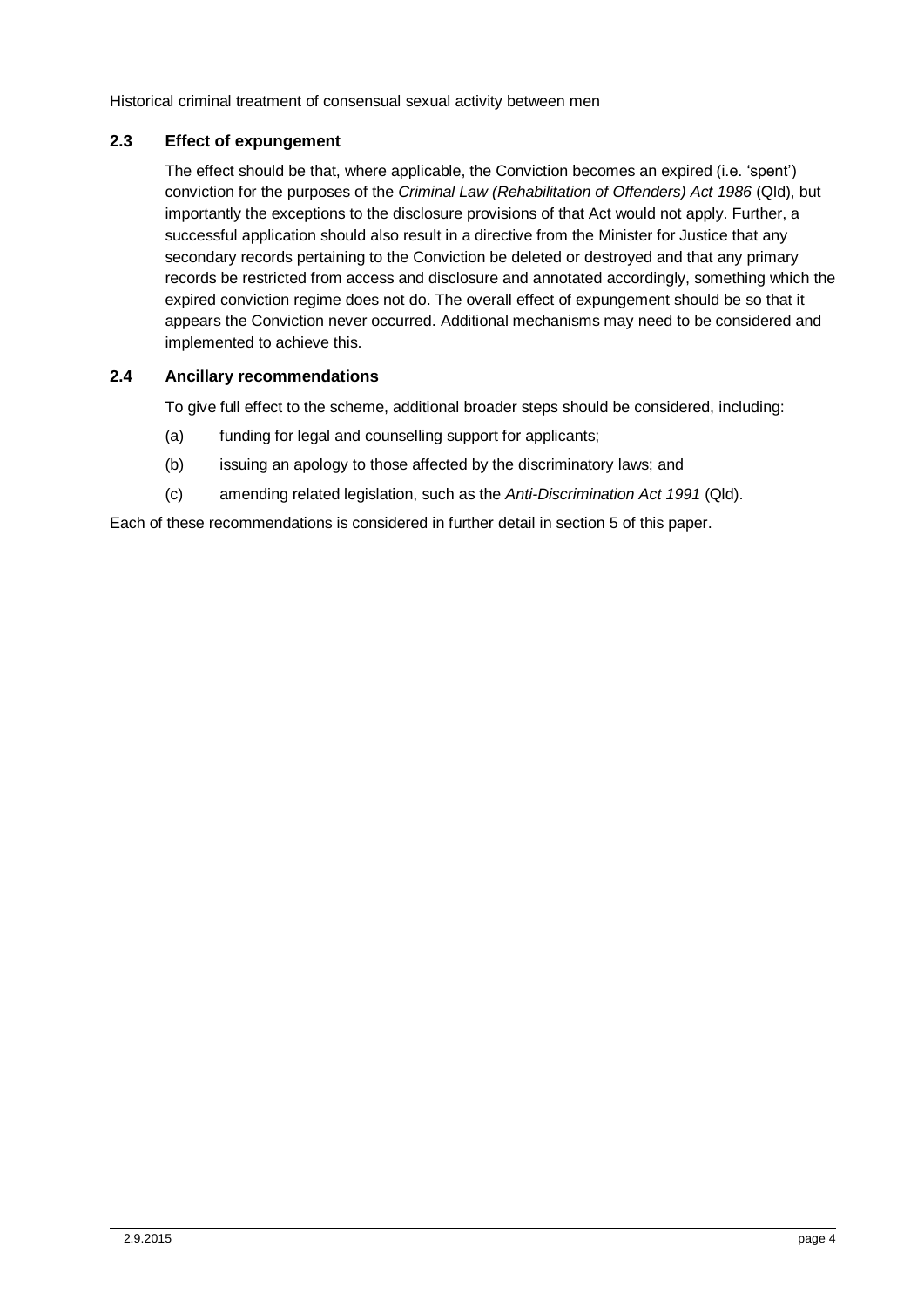## <span id="page-6-0"></span>**3 Historical background and the need for reform**

#### <span id="page-6-1"></span>**3.1 Criminalisation of male homosexual activity**

Same-sex activity among men was a "constant feature" of the convict era in Australia,<sup>4</sup> and the use of beats (public areas used for same-sex soliciting) along the Brisbane River dates back to the nineteenth century.<sup>5</sup> From the mid-1860s to the early 1890s, Australian governments systematically criminalised male homosexual activity, with the introduction of various offences targeting homosexual acts between men.<sup>6</sup>

The relevant law in Queensland was largely contained in the *Criminal Code 1899* (Qld), which came into force from 1 January 1901.

#### **Section 208: Unnatural Offences**

Any person who –

- (1) Has carnal knowledge of any person against the order of nature; or
- (2) Has carnal knowledge of an animal; or
- (3) Permits a male person to have carnal knowledge of him or her against the order of nature;

Is guilty of a crime, and is liable to imprisonment with hard labour for fourteen years.

#### **Section 209: Attempt to Commit Unnatural Offences**

Any person who attempts to commit any of the crimes defined in the last preceding section is guilty of a crime, and is liable to imprisonment with hard labour for seven years. The offender cannot be arrested without a warrant.

#### **Section 211: Indecent Practices between Males**

Any male person who, whether in public or private, commits any act of gross indecency with another male person, or procures another male person to commit any act of gross indecency with him, or attempts to procure the commission of any such act by any male person with himself or with another male person, whether in public or private, is guilty of a misdemeanour and is liable to imprisonment with hard labour for three years.

These laws made no distinction between consensual and non-consensual acts.

Sporadic prosecutions may also have been based on section 5 of the *Vagrancy Gaming and Other Offences Act 1931* (Qld), which was the offence of being known to be a male prostitute.<sup>7</sup> Men who were not prostitutes were possibly targeted for their homosexual activities under this section (which was repealed on 7 December 1992).

| <b>Section</b>                              | Charge                                  | <b>Current status of provision</b>                                                     |  |  |  |  |
|---------------------------------------------|-----------------------------------------|----------------------------------------------------------------------------------------|--|--|--|--|
| Criminal Code 1899 (Qld)                    |                                         |                                                                                        |  |  |  |  |
| 208 - Unnatural<br><b>Offences</b>          | Unlawful sodomy                         | Amended on 29 November 1990<br>to be a person who sodomises<br>another person under 18 |  |  |  |  |
| 209 - Attempt to<br><b>Commit Unnatural</b> | Attempt to commit<br>unnatural offences | Repealed on 29 November 1990                                                           |  |  |  |  |

**Table 1: Current status of the relevant historical offences in Queensland**

<sup>4</sup> Moore and Jamison, above n 1, 5.

<sup>5</sup> Ibid 4.

<sup>6</sup> Robert French, *Camping by a billabong; Gay and Lesbian Stories from Australian History* (BlackWattle Press, 1993) 6,7.

<sup>7</sup> Bill Lane, 'Harassment of homosexuals in Queensland: Private lives, public 'crimes' (1988) 13 *Legal Service Bulletin* 4.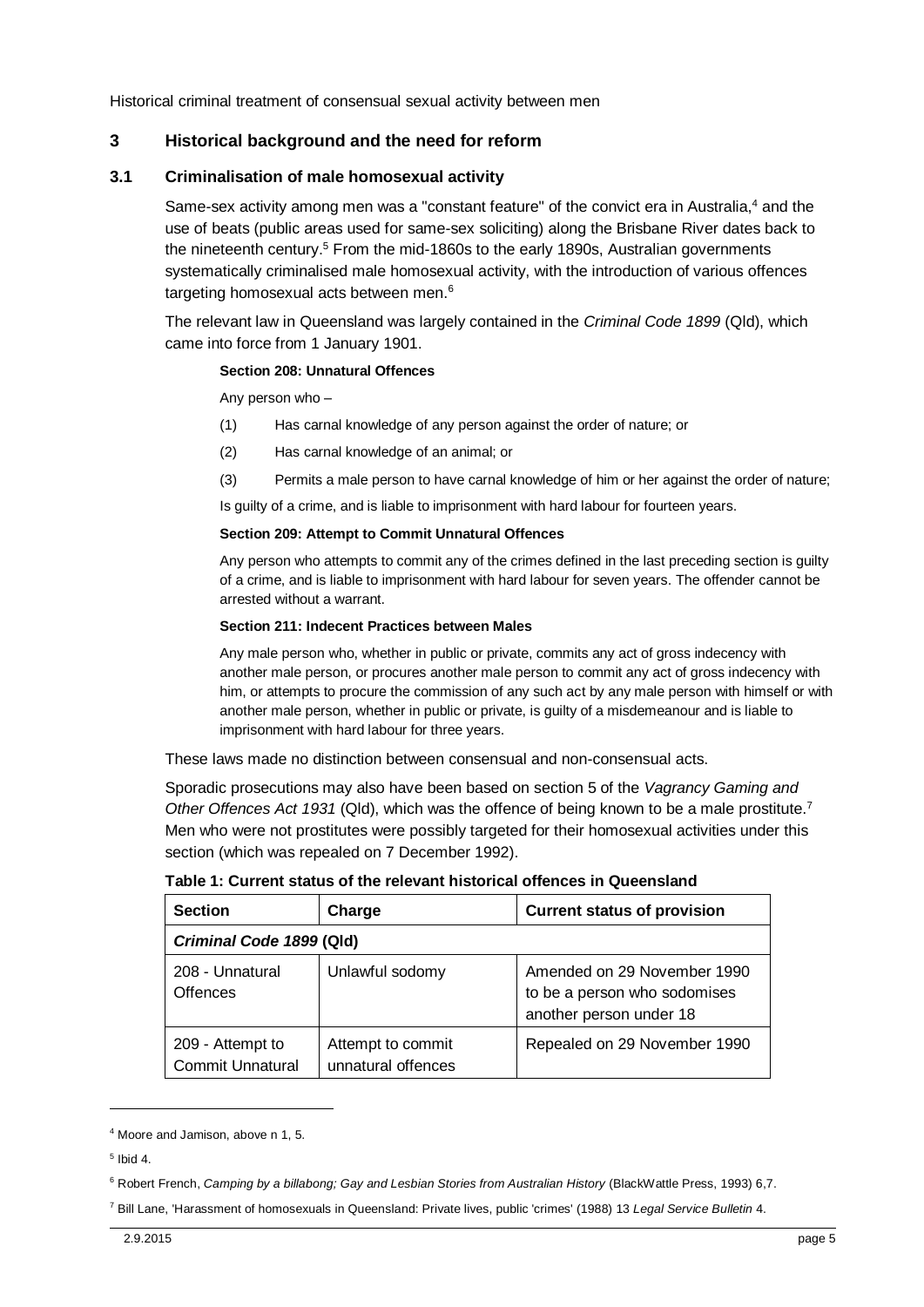| <b>Offences</b>                              |                                                                                                    |                                                                  |  |  |  |  |
|----------------------------------------------|----------------------------------------------------------------------------------------------------|------------------------------------------------------------------|--|--|--|--|
| 211 - Indecent<br>Practices between<br>Males | A male committing an act<br>of gross indecency with<br>another male                                | Replaced on 29 November 1990<br>with a prohibition on bestiality |  |  |  |  |
| Vagrants, Gaming, Etc Act 1931 (Qld)         |                                                                                                    |                                                                  |  |  |  |  |
| 5 - Prostitutes, etc                         | Being a male person who<br>knowingly lives wholly or<br>in part on the earnings of<br>prostitution | Repealed on 7 December 1992                                      |  |  |  |  |

In addition to the above offences, there may be penalties imposed for a range of other offences associated with the principal activity, such as resisting arrest, being an accessary to the offence or attempting to commit a crime.

It is likely that there are numerous cases where charges were laid for general offences in addition or in preference to the specific offences related to homosexuality.

## **Case study**

In 1988, Alan Raabe was walking along the Cairns foreshore late at night. His path was crossed by a young man, who stared suggestively at Alan before walking to the surrounding gardens hidden by public view. In anticipation of a possible sexual encounter, Alan followed the man and gradually struck up a conversation about a nearby affray between a group of people. The man replied that he wasn't interested in the other people, which Alan interpreted to mean that the man was interested in him, and brushed against the man's genitals. At this point, the man informed Alan that he was a policeman and that Alan was under arrest.

Alan was taken to the Cairns police station where he was formally interviewed. During the interview, Alan was honest in explaining what had occurred. The interviewing officer asked whether Alan had shown control over his "sexual urges", to which Alan responded that he evidently hadn't. The senior arresting officer then advised Alan that his answer would form the basis of the charge against him.

Alan was informed that he would be charged with aggravated sexual assault.

Appearing a fortnight later at the Magistrate's Court, Alan was allocated an overworked duty solicitor who asked Alan what he wanted to plead. As Alan had in fact brushed the man's genitals, Alan thought that should plead guilty. Following a brief hearing, Alan was found guilty and handed a suspended sentence.

Following his conviction, Alan was forced to abandon his dreams of gaining registration as a teacher. He had studied to gain a qualification but was advised not to proceed with an application for registration as a result of his conviction. Alan has also been prevented from working within the disabilities sector.

Consent was no defence under section 208 of the *Criminal Code 1899* (Qld) (as it then was), and where there was consent, the consenting party was deemed an accomplice.<sup>8</sup> As a result, it is possible that some men involved in consensual homosexual activities pleaded guilty to nonconsensual sex offences in the *Criminal Code 1899* (Qld) such as sexual assault, indecent assault or rape in an attempt to protect their consenting partner from prosecution.

<sup>8</sup> *R v Tate* [1908] 2 KB 68.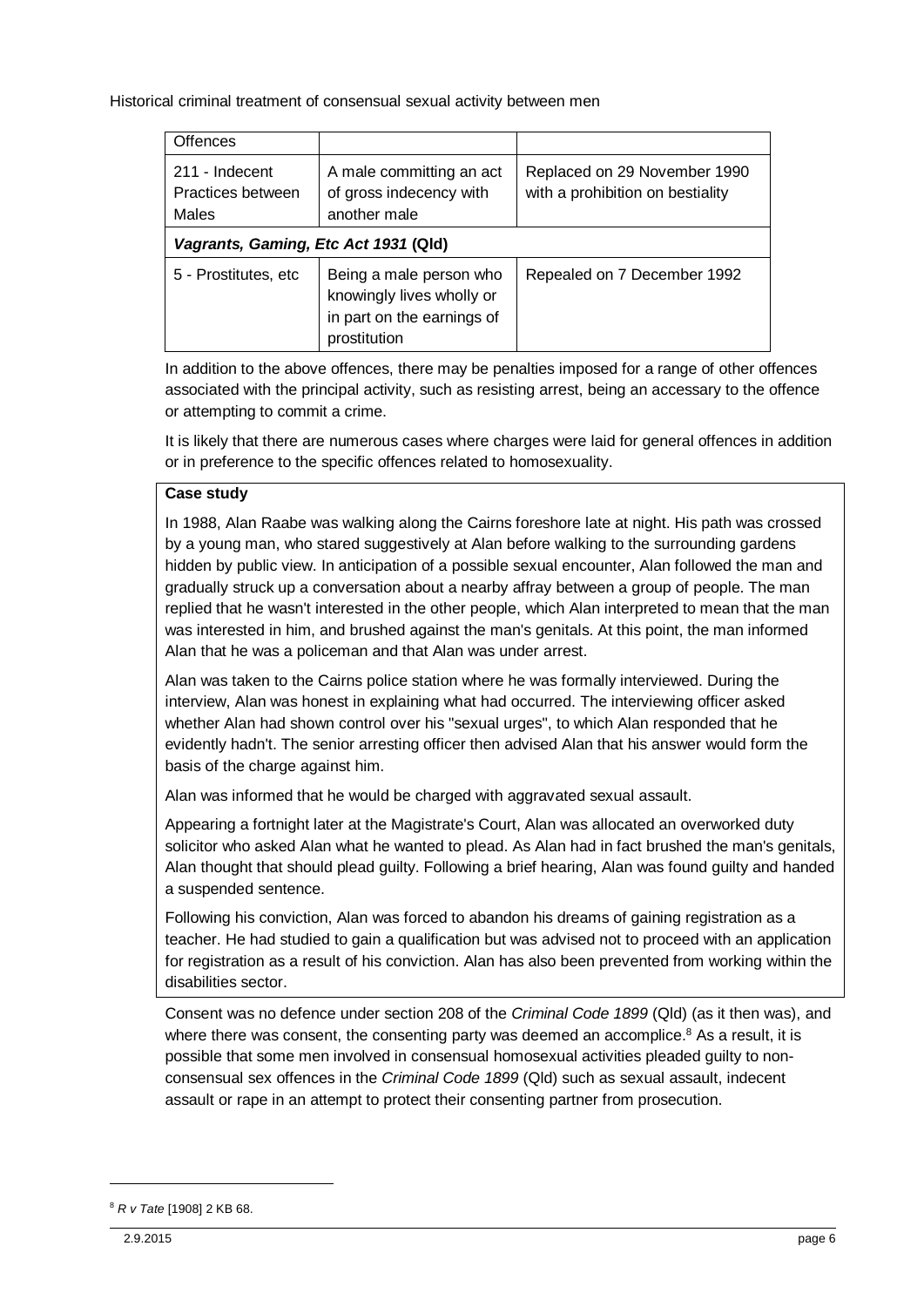## <span id="page-8-0"></span>**3.2 Historical impacts of criminalisation**

Prosecutions were mostly for conduct in public places as it was "impossible to detect the commission of homosexual acts which [took] place in private."<sup>9</sup> Methods for law enforcement involved looking into closed lavatory cubicles from hidden vantage points to detect men masturbating, covertly observing men urinating to detect any indication of "homosexual overtures," and loitering in the vicinity of toilets to apprehend any solicitors of homosexual activities.<sup>10</sup>

#### **Case study**

In 1988, two men were questioned in their home about a police matter that proved inconclusive.<sup>11</sup> However, the presence of some gay magazines prompted the police to question them about their relationship, and when one of the accused made admissions about their relationship, the men were arrested.

The men were charged with two counts of sodomy and six counts of gross indecency under sections 208 and 211 of the *Criminal Code 1899* (Qld).<sup>12</sup>

As the activities of the two men took place in the privacy of their own home, a Queensland District Court judge found that there was 'no outrage to public decency' and no conviction was recorded. However, the men were sentenced to a 12-month good behaviour bond with a \$200 surety each.

Criminal laws prohibiting homosexual acts were regularly and 'enthusiastically' enforced by the Queensland Police Force.<sup>13</sup> In 1970, a member of the Queensland police force wrote that "the greatest benefit provided to the community by police action against homosexuals is that it deters them, as much as is possible, from introducing their immoral practices to the youth and the weak minded."<sup>14</sup> However, the only person likely to be offended or witness an "abhorrent homosexual act" through the police's enforcement of the laws was the arresting officer.<sup>15</sup>

Academics of the time chronicled the "shattering impact of public disclosure of homosexual conduct upon the lives of many offenders, the risk of blackmail and corruption of law enforcement officers, and the arrest of innocent bystanders."<sup>16</sup>

The large majority of men arrested did not present any threat to young people and were not themselves in danger of becoming victims of crime.<sup>17</sup> Many offenders were "lonely, dissatisfied, unhappy men seeking emotional contact and companionship"<sup>18</sup>, who endured living in a time when expression of their sexual identity was illegal.

<sup>12</sup> Lane, above n 7, 151-152.

 $13$  Ibid.

l

<sup>18</sup> Ibid.

<sup>&</sup>lt;sup>9</sup> Duncan Chappell and Paul Wilson, 'Public Attitudes to the Reform of the Law relating to Abortion and Homosexuality' (1968) 42 *Australian Law Journal* 120, 180.

<sup>10</sup> Duncan Chappell and Paul Wilson, 'Changing Attitudes towards Homosexual Law Reform' (1972) 46 *The Australian Law Journal*  22, 27.

<sup>11</sup> Graham Carbery, 'Towards Homosexual Equality in Australian Criminal Law – a Brief History' (2014) *Australian Lesbian & Gay Archives, Inc.*

<sup>14</sup> V Green, 'The Role of the Police in the Detection of Homosexual Offences' (1970) 2 *Sydney University Institute of Criminology Proceedings* 49-51.

<sup>&</sup>lt;sup>15</sup> Chappell and Wilson, above n 9, 27.

<sup>&</sup>lt;sup>16</sup> Chappell and Wilson, above n 9.

<sup>17</sup> O. V Briscoe, 'The Problem of Indecent Behaviours in Male Public Conveniences in Sydney' (1969) 173 *Stipendiary Magistrates' Bulletin* 1.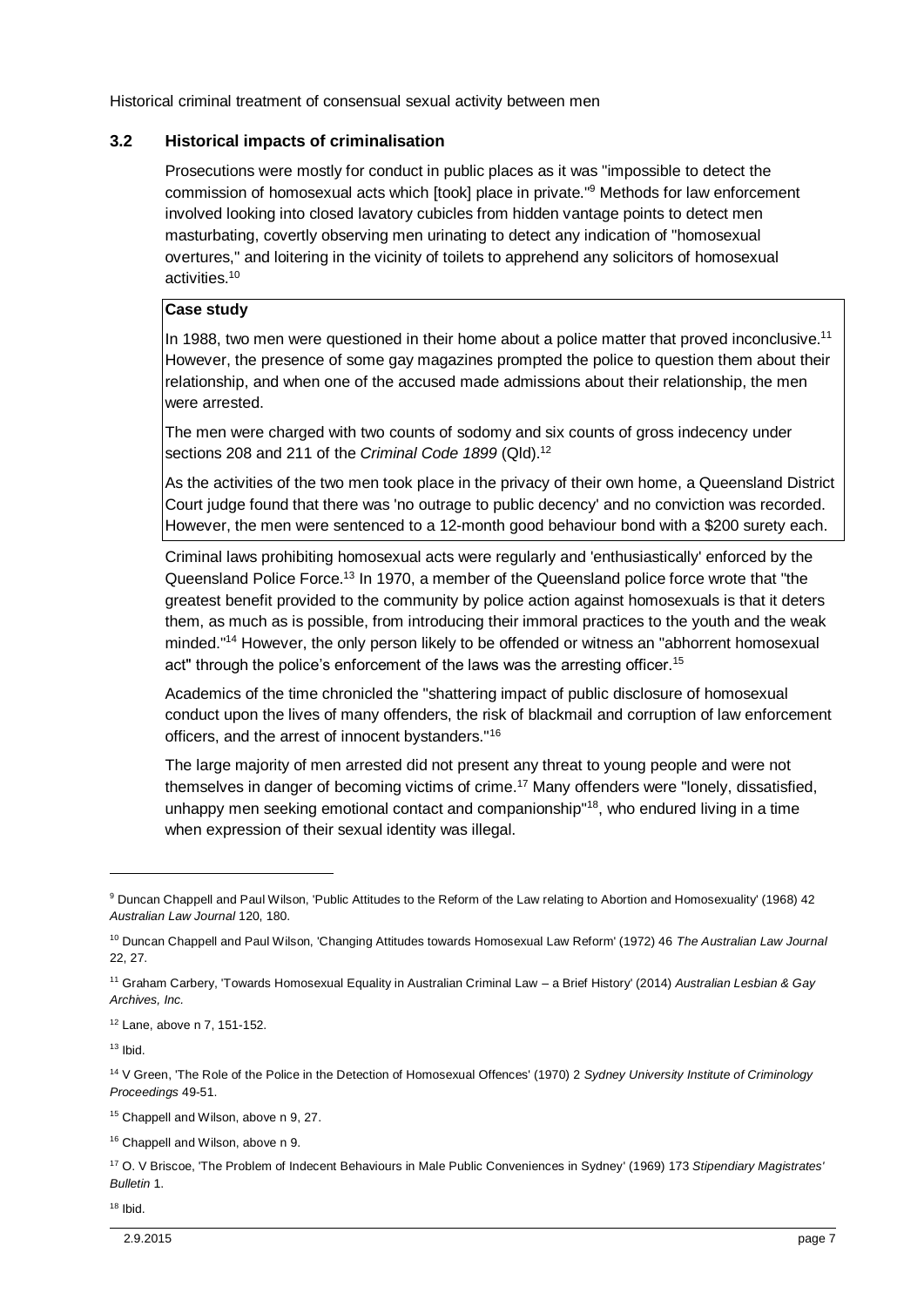## **Case study**

In Roma in 1989, police began to suspect that a man may have been homosexual while questioning him on an unrelated matter. The man admitted to a homosexual relationship with another man. Both men were arrested, along with three other men identified from diaries and photographs seized from the first two men.

The five men were charged with gross indecency and carnal knowledge against the order of nature for consensual sexual conduct in private.<sup>19</sup> The story was picked up by the media and one of the men attempted suicide. Ultimately, all charges were dropped.<sup>20</sup>

## <span id="page-9-0"></span>**3.3 Path to decriminalisation**

In 1968, less than one in four Australians favoured liberalisation of the laws relating to homosexuality.<sup>21</sup> The prospects for reform were "dismal."<sup>22</sup>

Then, in 1972, in what was viewed as a homophobic hate crime, a group of men (who were also allegedly senior members of the police) threw respected university lecturer Dr George Duncan in Adelaide's Torrens River, drowning him.<sup>23</sup> The ensuing public uproar led to South Australia becoming the first Australian jurisdiction to decriminalise homosexual acts.<sup>24</sup>

In 1976 and 1980 respectively the Australian Capital Territory and Victoria passed legislation decriminalising homosexual activity between consenting adults in private, followed by the Northern Territory in 1983, and New South Wales in 1984. That same year, the Australian Medical Association removed homosexuality from its list of illnesses and disorders (although the Queensland and Tasmanian branches of the AMA opposed the decision).<sup>25</sup>

In 1989, Western Australia decriminalised homosexual activity, and in Queensland the Fitzgerald Report recommended that the Criminal Justice Commission review the laws governing voluntary sexual behaviour.<sup>26</sup>

On 21 November 1990, the Queensland State Caucus introduced legislation to amend the *Criminal Code 1899* (Qld) and the *Criminal Law (Sexual Offences) Act 1978* (Qld) to decriminalise consensual, private homosexual behaviour.The legislation was passed on 29 November 1990.

Tasmania was the last state in Australia to decriminalise homosexual activity in 1997.

#### <span id="page-9-1"></span>**3.4 Ongoing impacts**

It is likely that there are a number of people alive and of working age in Queensland who still carry the legacy of records of criminal Convictions.

 $\overline{a}$ 

26 Queensland Crime and Corruption Commission, *Fitzgerald Report* (1989) 377.

<sup>19</sup> Greg Weir, 'Police arrest five on homosexual counts', *Sunday Mail* (Brisbane), 6 August 1989.

<sup>&</sup>lt;sup>20</sup> Clive Moore, *Sunshine and Rainbows: The Development of Gay and Lesbian Culture in Queensland (University of Queensland* Press: 2001), 184.

<sup>21</sup> Chappell and Wilson, above n 9.

 $22$  Ibid.

<sup>23</sup> ABC, ['A look back at the Duncan murder'](http://www.abc.net.au/7.30/content/2002/s552142.htm) *[The 7.30 Report](http://en.wikipedia.org/wiki/The_7.30_Report)* 9 May 2002, Mike Sexton.

<sup>&</sup>lt;sup>24</sup> Rick Kuhn, *Class and Class Struggle in Australia* (Pearson Education, 2<sup>nd</sup> ed, 2005).

<sup>&</sup>lt;sup>25</sup> Emily Wilson, 'Homosexual health hazards': Public discourse on homosexuality and medicine in Australia, 1973-1984' in Y. Smaal & G. Willett (eds.) O*ut here: Gay and lesbian perspectives VI* (Monash University Publishing, 2011).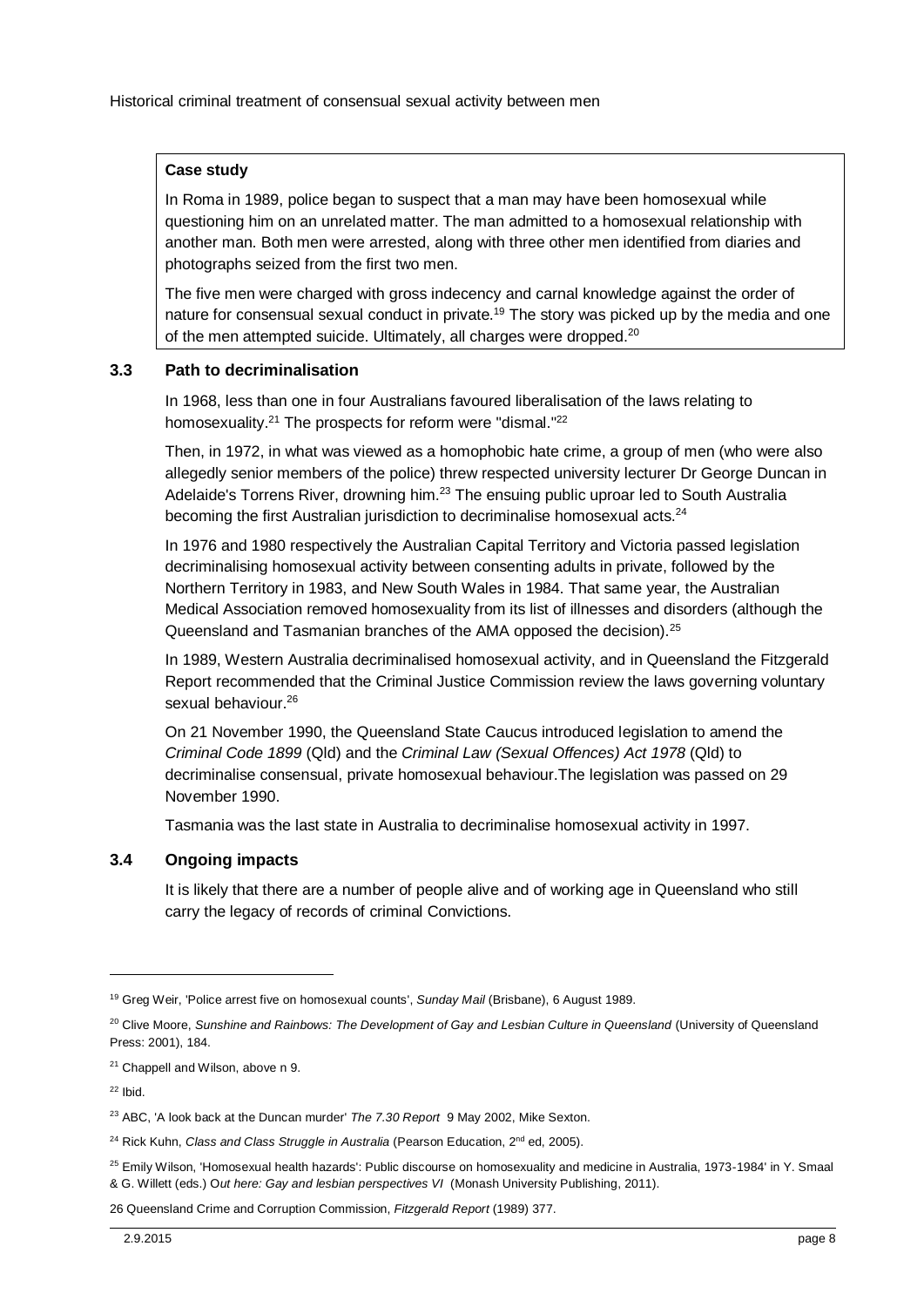The courts, government departments, and various other public authorities are obliged to create and maintain full and accurate records of their activities.<sup>27</sup> The existence of a same-sex or an associated offence on a person's criminal record is a potential source of discrimination and prejudice, particularly in the context of pre-employment criminal history screenings. It is not currently illegal for employers to discriminate on the basis of a criminal record in Queensland.<sup>28</sup>

Queensland has existing laws which may provide some protection to persons convicted in court for engaging in consensual homosexual activity. Like all other Australian jurisdictions except Victoria, Queensland has a legislative regime whereby court convictions (whether recorded or not) can be deemed to have expired (or become 'spent') with the passage of time, subject to exceptions. 29

In Queensland, a court conviction will expire with the passage of 10 years (or 5 years for a child) provided that, during that time period, the person the subject of the conviction was:

- (a) not ordered to serve any period in custody; or
- (b) ordered to serve a period not exceeding 30 months in custody, regardless of whether they were required to actually serve any part of that period in custody.<sup>30</sup>

The specific offences prohibiting homosexual sexual activity were repealed on 29 November 1990. Accordingly, for those persons whose convictions have not been subsequently convicted of other offences, their conviction would by now be expired under the *Criminal Law (Rehabilitation of Offenders) Act 1986* (Qld).

When a conviction is 'spent', it becomes lawful (in limited circumstances) for a person to deny the existence of that conviction, whether under oath or otherwise.<sup>31</sup> There is also a duty on a person or authority charged with assessing a person's fitness to be admitted to a profession or occupation to disregard the 'spent' conviction.<sup>32</sup> However, a person can apply to the Minister for permission to disclose a 'spent' conviction', which can be granted if the Minister is satisfied that person has a legitimate and sufficient purpose for such disclosure.<sup>33</sup>

Importantly, there are various exclusions to the non-disclosure protection for 'spent' convictions, including, for example, for persons applying for jobs in the legal, justice, governmental and childcare services industries, who must disclose 'spent' convictions to their prospective employer.<sup>34</sup> Further, persons convicted of any sexual offence must disclose the relevant 'spent' conviction if applying to work as a teacher, teacher's aide, or as an employee at a State school.<sup>35</sup> Applying for a blue card is one instance where a person must disclose his or her complete criminal history, including 'spent' convictions and charges. <sup>36</sup> This will be the case even if the charge in question did not result in a conviction (a non-conviction charge), for example because it was withdrawn, set aside or quashed on appeal.<sup>37</sup>

l

 $32$  Ibid s 9.  $33$  Ibid s 10.

<sup>27</sup> *Public Records Act 2002* (Qld) s 7(1)(a).

<sup>28</sup> *Anti-Discrimination Act 1991* (Qld) s 7.

<sup>29</sup> *Criminal Law (Rehabilitation of Offenders) Act 1986* (Qld).

 $30$  Ibid s  $3(2)$ .

 $31$  Ibid ss 6, 8.

<sup>34</sup> Ibid ss 7, 9A.

<sup>35</sup> Ibid s 9A.

<sup>36</sup> Ibid; *Working with Children (Risk Management and Screening) Act 2000* (Qld) ss 157, 357F, 357Q.

<sup>37</sup> *Working with Children (Risk Management and Screening) Act 2000* (Qld) ss 357F, 357Q.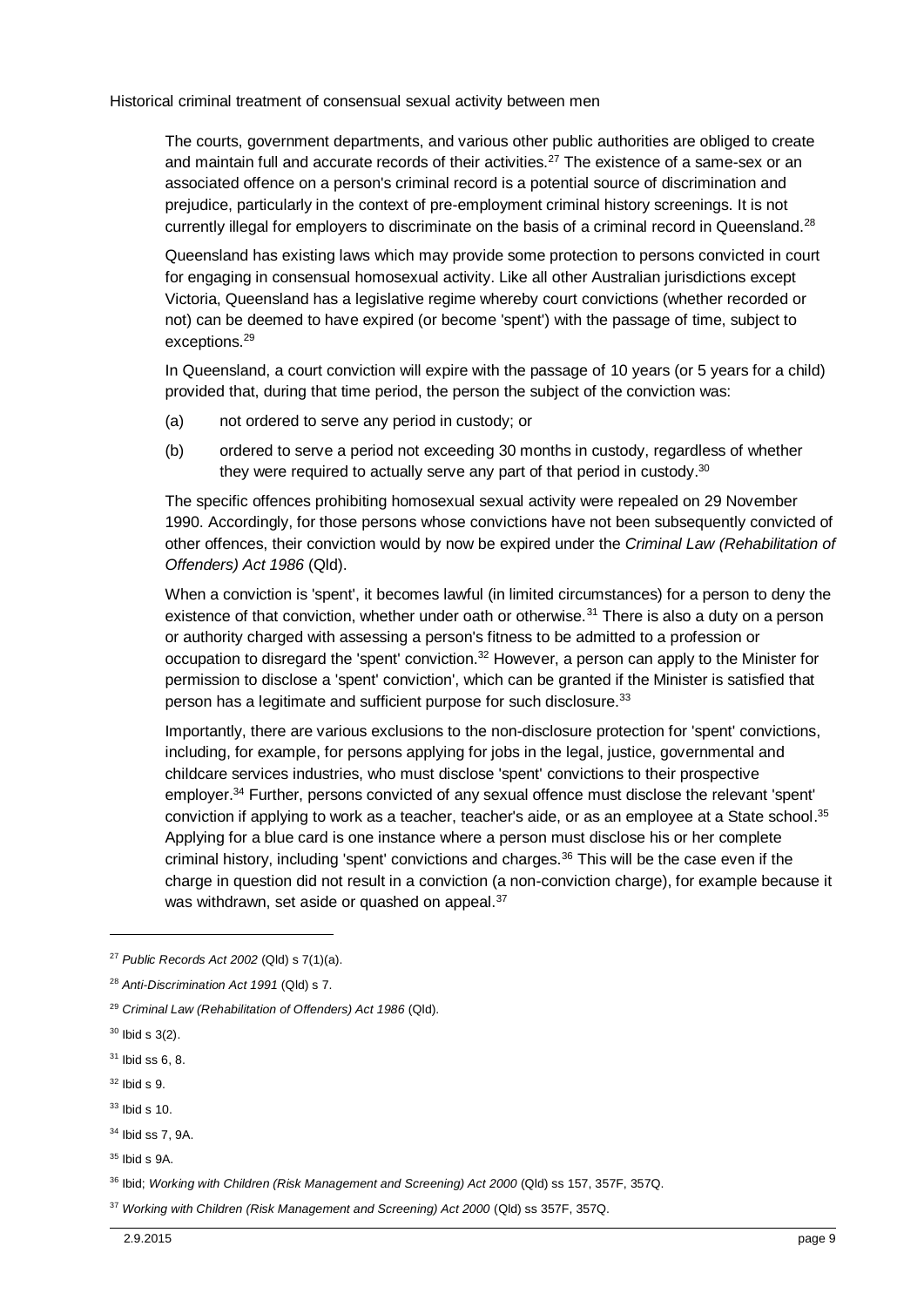Accordingly, a conviction becoming 'spent' does not necessarily prevent future disclosure (including in respect of a person's ability to lawfully deny a conviction or employment and any other offences).

Further, a conviction becoming 'spent' does not remove or modify any police, court or other records of that conviction.

## <span id="page-11-0"></span>**3.5 Conclusion**

The serious historical and ongoing legal and societal impacts of a Conviction for conduct that is now legal (including the ongoing stigma, shame, and disadvantage outlined in this section [3\)](#page-6-0), brings into clear focus the need for the Queensland Government to recognise and appreciate those impacts and to consider options for reform. Given its exclusions and limitations, the existing spent convictions regime does not adequately address these impacts.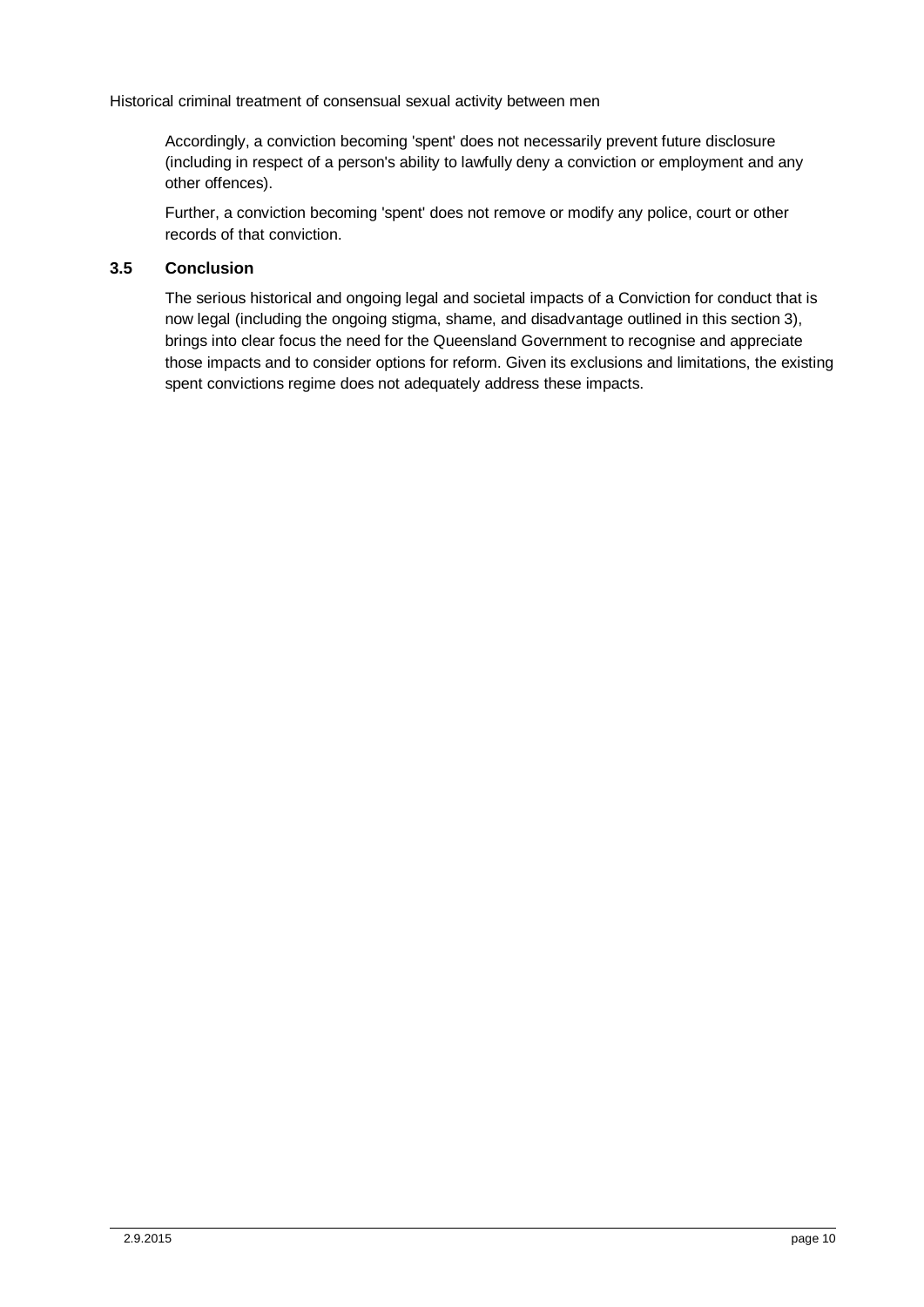## <span id="page-12-0"></span>**4 Reform in Australia**

#### <span id="page-12-1"></span>**4.1 Overview**

A number of Australian and overseas jurisdictions have acted to remove the discriminatory impacts of historical criminal treatment of consensual homosexual activity.

This section considers the approaches adopted in other jurisdictions to address the issue of expunging convictions for consensual sexual activity between male adults. An examination of the approach to expunging convictions in overseas jurisdictions is set out in Schedule 1 to this paper.

Five Australian jurisdictions (South Australia, Victoria, New South Wales, the Australian Capital Territory, and Tasmania) have already taken steps to address the issue of historic convictions for consensual homosexual activities and related conduct.

#### <span id="page-12-2"></span>**4.2 South Australia**

South Australia has existing 'spent convictions' legislation, the effect of which is similar to spent convictions legislation in Queensland described in section [3.](#page-6-0) 38

There are sanctions within the South Australian spent conviction regime for unlawful disclosure of a spent conviction by third parties.<sup>39</sup> However, there are (as in Queensland) a number of exclusions that apply, under which spent convictions may need to be disclosed (e.g. for justice and legal functions, care of children, care of vulnerable people, and other prescribed exclusions).<sup>40</sup> This means that, notwithstanding that a conviction for consensual homosexual activity might be 'spent', it could still be disclosed.

On 22 December 2013,<sup>41</sup> the *Spent Convictions (Decriminalised Offences) Amendment Act 2013* (SA) introduced amendments to the *Spent Convictions Act 2009* (SA), providing a mechanism for convictions for 'eligible sex offences' to become 'spent' for all purposes.<sup>42</sup>

An 'eligible sex offence' is: 43

- (a) a 'sex offence' (e.g. rape, child pornography, gross indecency, or aiding and abetting a person to undertake such) where no prison sentence is imposed; or
- (b) a 'designated sex-related offence,' which is:
	- (i) a 'sex offence', being adults engaging in, or an adult procuring another adult to engage in, consensual sexual activity; or
	- (ii) an offence which involves:
		- (A) consenting persons of the same sex engaging in sexual activities (this definition captures other offence which may not be 'sex offences');
		- (B) at least one of those persons is 16 or 17 years old (and none is younger); and
		- (C) whose actions would not have constituted an offence if they were not of the same sex (this definition addresses convictions under unequal age of consent laws).

<sup>38</sup> *Spent Convictions Act 2009* (SA) s 10.

<sup>39</sup> Ibid ss 11, 12.

<sup>40</sup> Ibid Schedule 1.

<sup>41</sup> *Spent Convictions (Decriminalised Offences) Amendment Act (Commencement) Proclamation 2013* (SA).

<sup>42</sup> *Spent Convictions Act 2009* (SA) s 8A.

 $43$  Ibid s 3.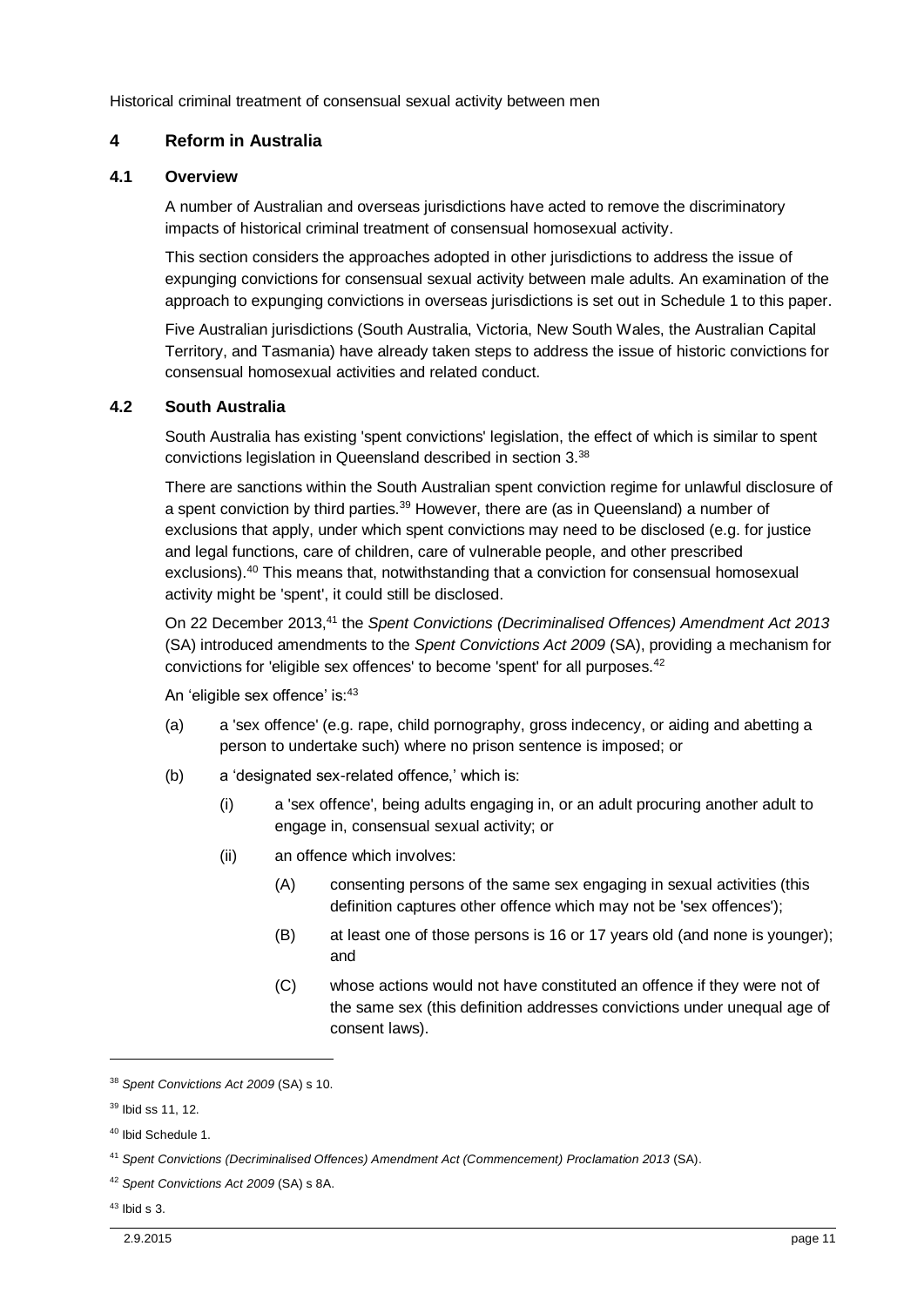The amendments permit a person convicted of an 'eligible sex offence' to apply to a qualified magistrate for the conviction to be spent, provided:<sup>44</sup>

- (a) they have completed the relevant 'qualification period' of 10 consecutive years (5 years for a juvenile) from the conviction without offending; and
- (b) a qualified magistrate has not refused an application within the previous 2 years.

There is no express right for a person to apply on behalf of a convicted person (including a deceased person).

In exercising his or her discretion to make an order that the conviction is 'spent', the magistrate must only have regard to a number of prescribed circumstances.<sup>45</sup> However, in the case of a 'designated sex-related offence', the magistrate may make the order the conviction is spent without reference to those prescribed circumstances upon being satisfied that the offence is a 'designated sex-related offence', and that the conduct constituting the offence has ceased, by operation of law, to be an offence.<sup>46</sup>

Upon a 'designated sex-related offence' becoming 'spent', it is not subject to the usual exclusions from non-disclosure, meaning that the conviction is not able to be disclosed for employment or police checks. However, the Act does not authorise the destruction of records – that is, the records still exist (albeit that access and use is restricted).<sup>47</sup>

There is no express provision in the Act which allows unsuccessful applicants to appeal the decision of the magistrate.

The South Australian Government has indicated to us that a number of applications have been made to magistrates since the implementation of the legislation.

#### <span id="page-13-0"></span>**4.3 Victoria**

The Victorian Parliament passed the *Sentencing Amendment (Historical Homosexual Convictions Expungement) Act 2014* (Vic) to include a new Part 8 of the *Sentencing Act 1991* (Vic). The amendment Act commenced on 1 September 2015.<sup>48</sup>

The purpose of the Victorian amendments is to establish a dedicated scheme to receive and consider applications to expunge historical homosexual convictions. There is no spent convictions legislation in Victoria for the amendments to extend upon (as is the case in South Australia and New South Wales).

Additionally, the relevant historical provisions in Victoria under which persons were convicted did not distinguish between consensual and non-consensual acts (as is the case in Queensland). Accordingly, it is possible that the person was found to be an adult engaging in consensual sex, but nonetheless was convicted.

The amendments establish a process whereby a person convicted of a 'historical homosexual offence' can apply to the Secretary of the Department of Justice for such offences to be 'expunged.' This is an administrative, rather than judicial, scheme.

Under the Victorian amendments, 'historical homosexual offence' means: <sup>49</sup>

l

<sup>49</sup> Ibid s 105B.

<sup>44</sup> *Spent Convictions Act 2009* (SA) s 8A(2).

 $45$  Ibid s8A(5).

<sup>46</sup> Ibid s8A(6).

 $47$  Ibid s 16.

<sup>48</sup> *Sentencing Amendment (Historical Homosexual Convictions Expungement) Act 2014* (Vic) s 2*.*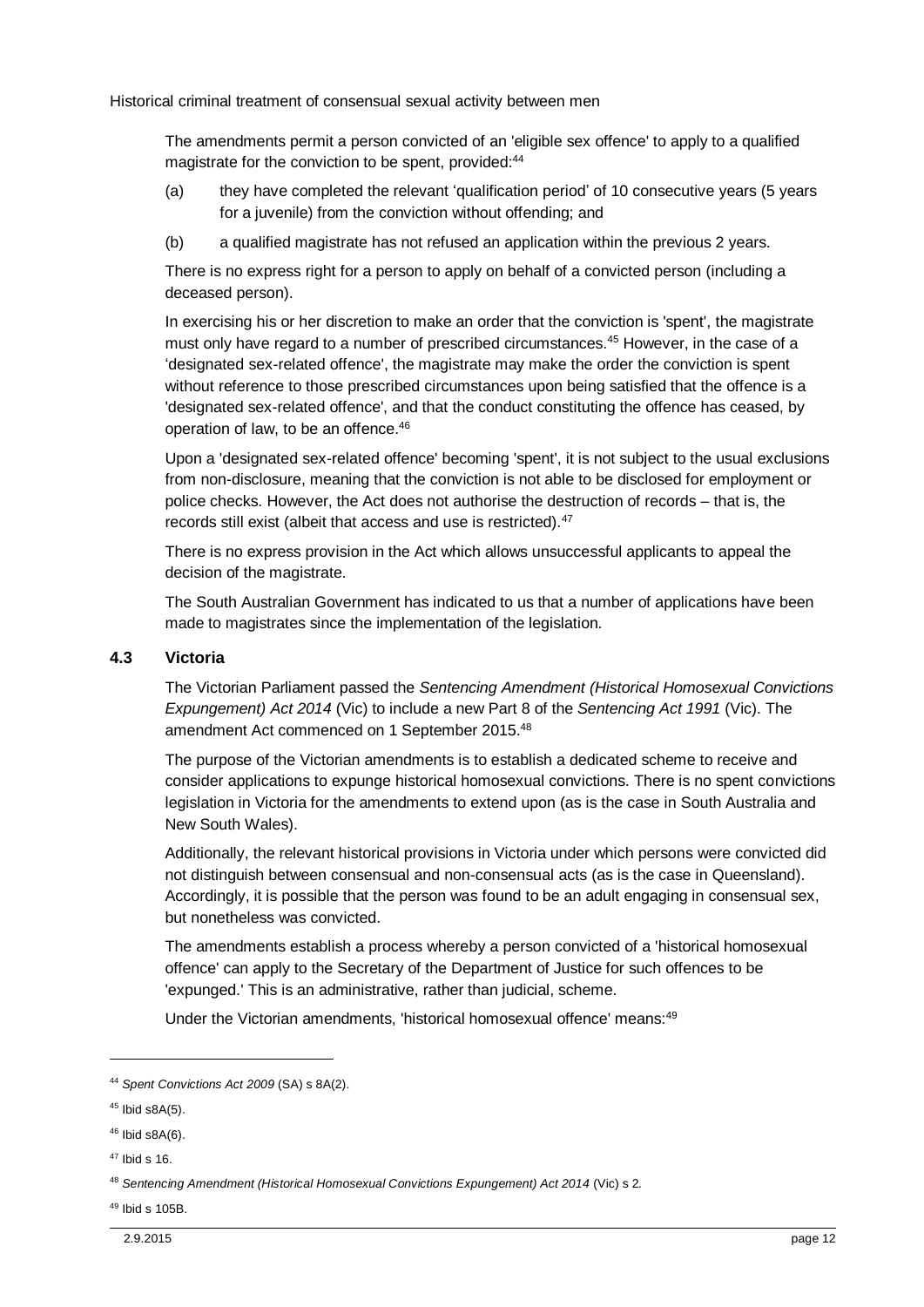- (a) a sexual offence, which is an offence as in force at any time by which any form of homosexual conduct (whether consensual or non-consensual, or penetrative or nonpenetrative) could be punished, whether or not heterosexual conduct could also be punished by the offence;<sup>50</sup>
- (b) a 'public morality' offence, which is an offence other than a sexual offence, as in force at any time, the essence of which is the maintenance of public decency or morality, and by which homosexual behaviour could be punished; and
- (c) an offence of attempting to commit, being involved in the commission of, or inciting or conspiring to commit, a sexual offence of a public morality offence.

This definition is broad and captures all offences, whether or not the provisions that were used to prosecute homosexual behaviour have been repealed.

An 'appropriate representative' may also apply on behalf of a deceased person who was previously convicted of a 'historical homosexual offence' (e.g. a spouse or domestic partner, sibling, son or daughter, or another person determined to be appropriate having regard to the closeness of the relationship).<sup>51</sup>

As part of the application, the applicant must authorise a police record check in relation to the conviction, and consent to the disclosure to the Secretary of any official records relevant to the conviction.<sup>52</sup> The Secretary may also request additional information from the applicant, or any person the Secretary thinks fit.<sup>53</sup>

The Secretary must refuse an application for expungement unless satisfied that the offence is a 'historical homosexual offence' and that, on the balance of probabilities, the person both:<sup>54</sup>

- (a) would not have been charged with the offence but for the fact that the person was suspected of having engaged in homosexual activity; and
- (b) that the conduct would not constitute an offence at the time of the application (taking into account, if relevant, consent to the conduct and the ages, or respective ages, of any such persons at the time of the conduct).

If consent is a relevant issue, and the Secretary is not satisfied on the issue of consent from the available official records, the Secretary may only be satisfied by written evidence touching on that issue from:

- (a) a person (other than the convicted person) who was involved in the conduct; or
- (b) if no such person be reasonably found, from a person (other than the applicant) with knowledge of the circumstances.<sup>55</sup>

Following the Secretary making a determination, they must provide written notice to the Applicant and the data controller stating the reasons and:

- (a) if it is a refusal, informing the applicant; or
- (b) if it is an approval, informing a data controller,

<sup>53</sup> Ibid 105C.

- $54$  Ibid s  $105G$ .
- <sup>55</sup> Ibid s 105D.

<sup>50</sup> *Sentencing Amendment (Historical Homosexual Convictions Expungement) Act 2014* (Vic) s 105.

<sup>51</sup> Ibid ss 105(1), 105B.

<sup>52</sup> Ibid 105B(5).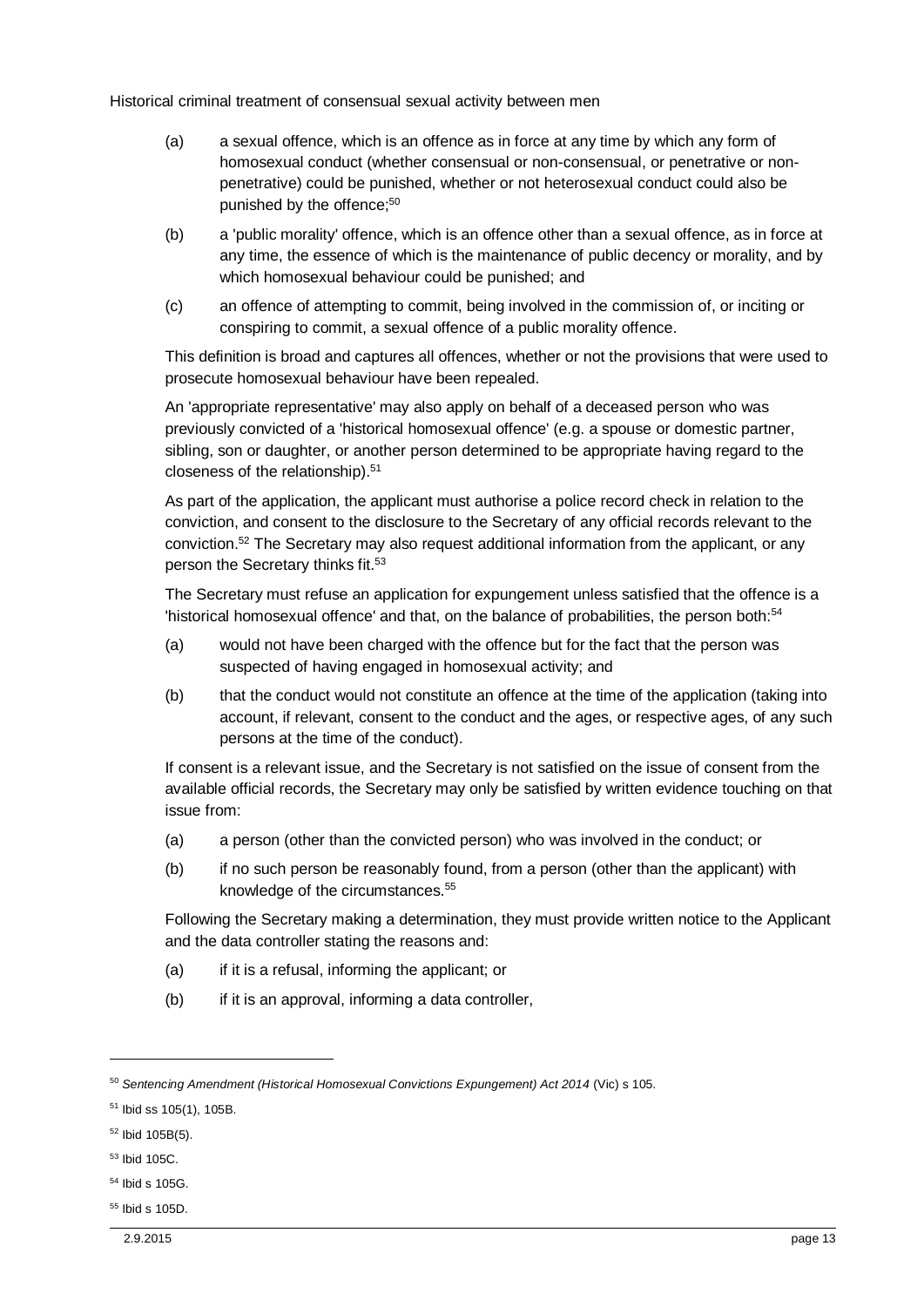of their right (and how) to apply to VCAT for a review. That is, decisions of the Secretary are reviewable upon application to VCAT.<sup>56</sup>

At the end of a prescribed period following approval of an application (which is yet to be prescribed by regulation), the historical homosexual conviction is expunged. Upon expungement:

- (a) a question about the person's criminal history (including one put in a legal proceeding and required to be answered under oath) is taken not to refer to the expunged conviction;
- (b) the person is not required to disclose any information concerning the expunged conviction to any other person for any purpose;
- (c) references to a conviction, or the person's character or fitness, in legislation are taken not to refer to the expunged conviction; and
- (d) the expunged conviction (or non-disclosure of such) is not a proper ground for refusing or revoking any appointment, post, status or privilege, or revoking any appointment, status or privilege.<sup>57</sup>

The Secretary must also notify data controllers within a prescribed period after expungement to:

- (a) annotate the primary record with a statement that it relates to an expunged conviction; and
- (b) for secondary records, do everything to remove the entry, or otherwise de-identify the entry.<sup>58</sup>

Further, any person who has access to any official records must not, directly or indirectly, disclose or communicate to any person the fact of a conviction, or of a charge related to a conviction, that the person knows, or ought reasonably to have known, is an expunged conviction<sup>59</sup>

While there will be one copy of the record still in existence, this will be annotated with a statement that it relates to an expunged conviction and will be prohibited from disclosure in any form, subject to very limited exceptions permitted by law (e.g. notifying relevant agencies of the fact that the conviction is now an expunged conviction).

#### <span id="page-15-0"></span>**4.4 New South Wales**

The New South Wales Parliament passed the *Criminal Records Amendment (Historical Sexual Offences) Act 2014* (NSW) inserting a new Part 4A into the *Criminal Records Act 1991* (NSW). This took effect on 24 November 2014 and enables persons convicted of 'eligible homosexual offences' to apply to 'extinguish' (i.e. expunge) their records.

'Eligible homosexual offences' are a number of prescribed offences under *the Crimes Act 1900* (NSW), the *Police Offences Act 1901* (NSW) and other legislation, and permits the inclusion of other offence provisions by regulation.<sup>60</sup>

The amendments also provide for consideration of requests for posthumous expungement of eligible convictions by a convicted person's legal person representative, spouse, de facto partner,

<sup>56</sup> *Sentencing Amendment (Historical Homosexual Convictions Expungement) Act 2014* (Vic) s 105L.

<sup>57</sup> Ibid s 105J.

<sup>58</sup> Ibid s 105K.

<sup>59</sup> Ibid s 105J.

<sup>60</sup> *Criminal Records Act 1991* (NSW) s 19A.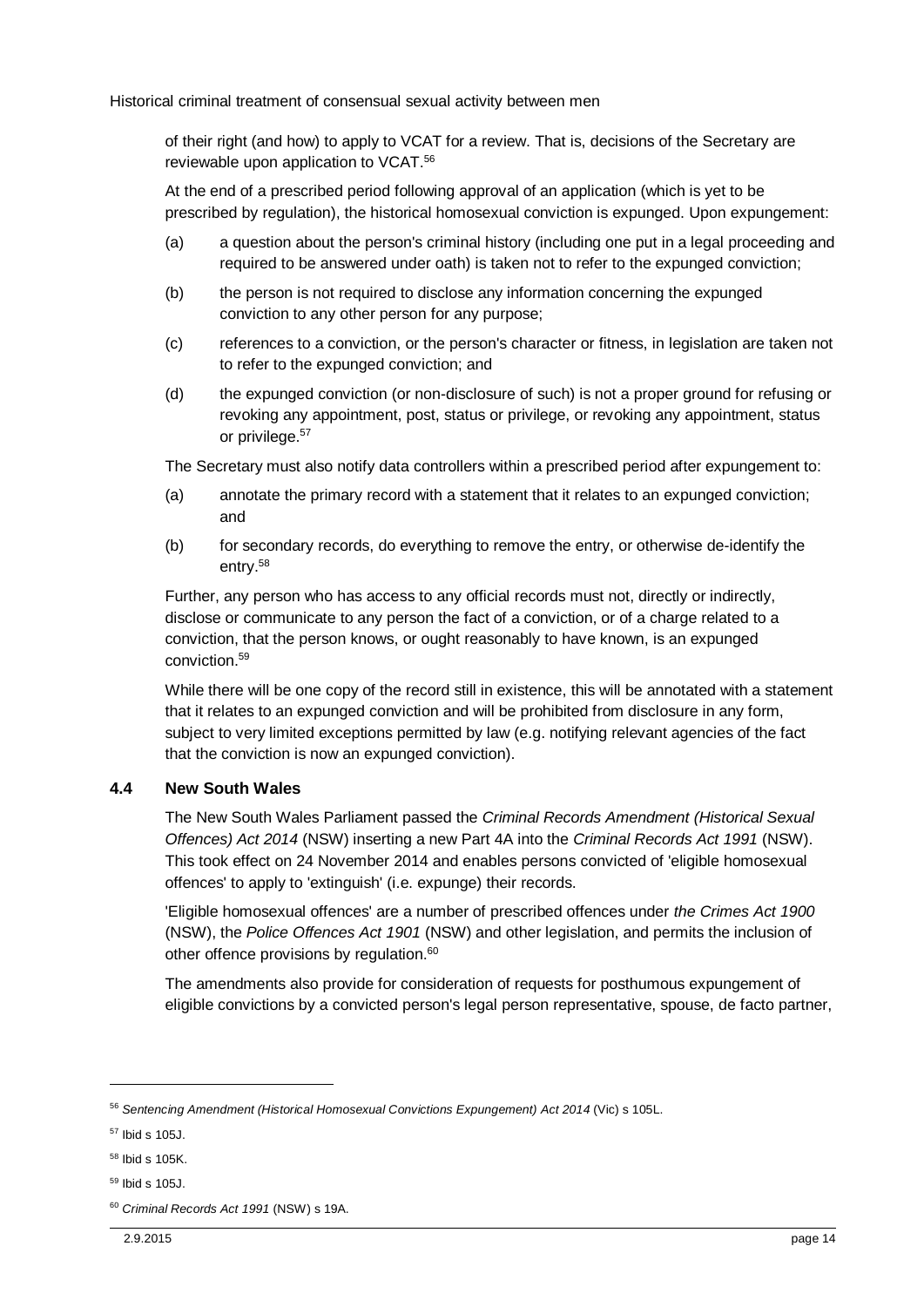child, or a person in a close personal relationship immediately before the convicted person's death.<sup>61</sup>

Once the Secretary of the Department of Justice receives the application, the Department works in connection with the Police and other bodies to gather information regarding the conviction, and may require the applicant to provide additional information before making a decision. If the Secretary intends to make a decision rejecting the application, the Secretary must provide written notice to the applicant informing them of that intention, providing a copy of the relevant historical records and giving the applicant 14 days from the date of the notice to submit further information $62$ 

The Secretary of the Department of Justice determines whether a conviction will become 'extinguished' by considering whether the other person involved in the sexual activity:

- (a) consented to the sexual activity; $63$  and
- (b) was of or above:
	- (i) the age of 16 years: $64$  and
	- (ii) if the person was under the special care of the convicted person (for example, if the offender was the step-parent or quardian of the victim), the age of 18 years.<sup>65</sup>

The effect of an 'extinguishment' means the person convicted is not required to disclose any information concerning the conviction and questions concerning criminal history, and any application to the person of an Act, does not refer to the conviction.<sup>66</sup>

The New South Wales amendments specifically indicate that those provisions have effect despite any Act that provides that information relating to spent convictions may be disclosed despite the *Criminal Records Act 1991* (NSW).<sup>67</sup>

If, following a successful application, the Secretary later becomes satisfied that a conviction became an extinguished conviction by reason of an application that included false or misleading information, or documents that are false or misleading, the Secretary may determine that the conviction is no longer an extinguished conviction. The conviction ceases to be an extinguished conviction on and from the date of that determination.<sup>68</sup>

If an applicant has not received a response from the Secretary within 9 months of making an application, the Secretary is deemed to have made a decision that they are not satisfied with the application requirements as outlined above.<sup>69</sup>

A person whose application is unsuccessful or whose conviction ceases to be an extinguished conviction by virtue of false or misleading information can apply to the NSW Civil and Administrative Tribunal for an administrative review of the decision.<sup>70</sup>

l

 $66$  Ibid s19F.

<sup>68</sup> Ibid s 19I.

 $70$  Ibid s 19E.

<sup>61</sup> *Criminal Records Act 1991* (NSW) s 19A.

 $62$  Ibid s19C(3).

 $63$  Ibid s19C(1)(a).

 $64$  Ibid s19C(1)(b)(i).

 $65$  Ibid s19C(1)(b)(ii).

<sup>67</sup> Ibid s19F(2).

<sup>69</sup> Ibid s19E(2).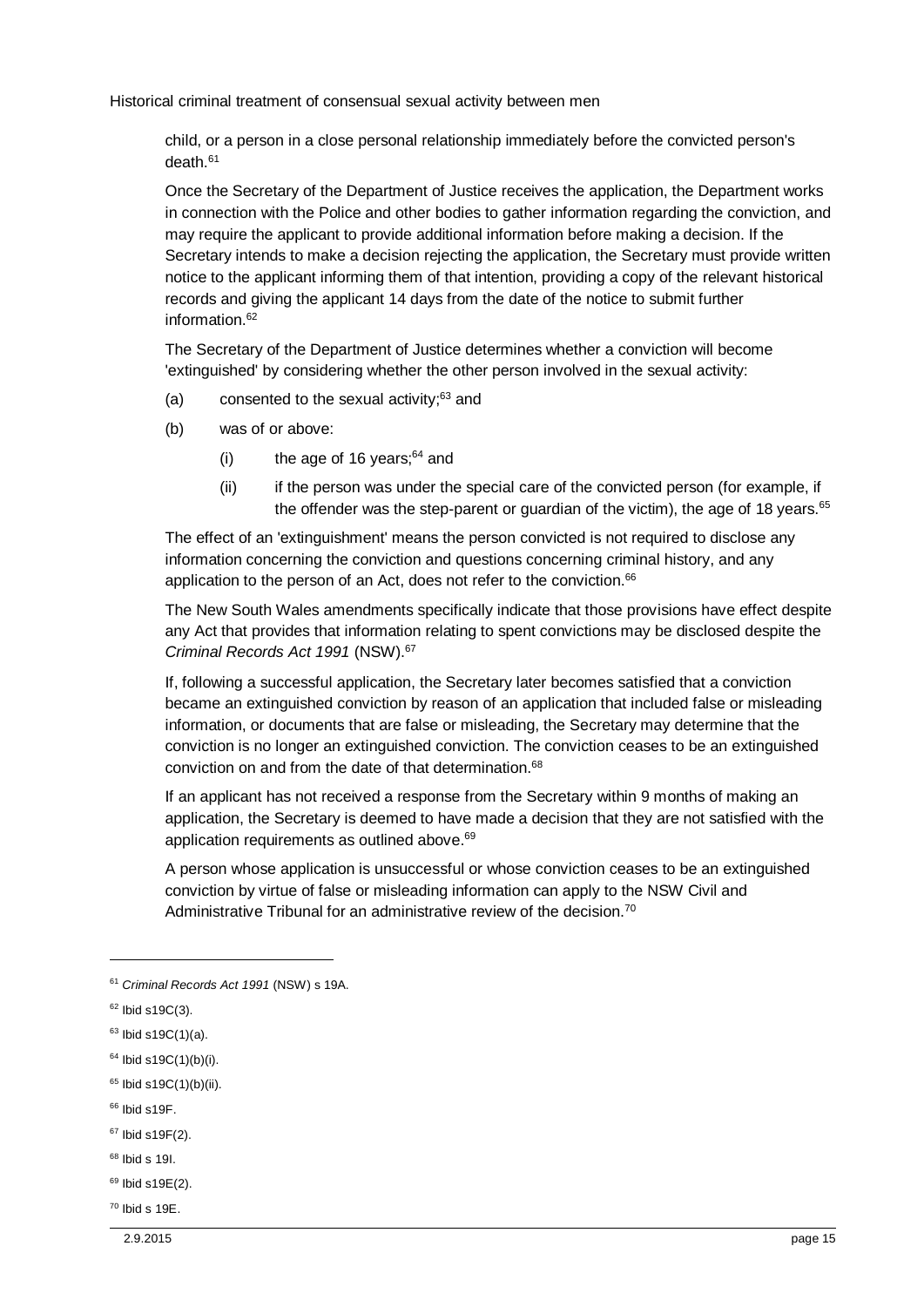The amendments do not authorise the destruction of a record relating to an extinguished conviction, but restricts the use and disclosure of the records.<sup>71</sup>

The Secretary of the New South Wales Department of Justice has informed us that it has already received ten applications to expunge historical homosexual conduct offences since the commencement of the amendments, of which, extinguishment has occurred in three instances. The remainder are either awaiting the provision of relevant documents to allow the applications to progress, or are awaiting further discussion regarding the application of the *Criminal Records Act 1991* (NSW) to certain offences. As at the date of this paper, no applications have been definitively rejected.

#### <span id="page-17-0"></span>**4.5 Tasmania**

In April 2015, the Tasmanian Human Rights Commissioner released a final report on the treatment of historic criminal records for consensual homosexual activity and related conduct.<sup>72</sup>

The report recommends the enactment of legislation in Tasmania to establish a dedicated scheme for the consideration and expungement of criminal and related records, with the intended effect of:

- (a) restoring all legal rights as if the historical criminal record had not been made;
- (b) providing the right of non-disclosure of all expunged records under all circumstances;
- (c) granting the Anti-Discrimination Commissioner custody of expunged records;
- (d) destroying all secondary records; and
- (e) prohibiting the disclosure of information relating to the conviction.

The report recommends that the responsible decision maker would be a panel composed of the Anti-Discrimination Commissioner, the Dean of Law at the University of Tasmania, and the Registrar under the *Registration to Work with Vulnerable People Act 2013* (Tas).

Any decision to not expunge a record would be reviewable by a magistrates court.

## <span id="page-17-1"></span>**4.6 Australian Capital Territory**

On 9 January 2015, the Australian Capital Territory Attorney-General Simon Corbell announced plans to introduce a bill later this year to expunge historical homosexual offences in the Australian Capital Territory, using the schemes developed in Victoria, New South Wales and the United Kingdom as a guiding framework.<sup>73</sup> In August 2015, Chief Minister Andrew Barr indicated that the Spent Convictions Bill would be introduced during the Territory's spring legislation program.<sup>74</sup> [

## <span id="page-17-2"></span>**5 Recommendations for reform in Queensland**

## <span id="page-17-3"></span>**5.1 Overarching recommendation**

The Queensland Government should introduce legislation establishing a dedicated scheme to consider an application by eligible persons to expunge records for Convictions for eligible

 $\overline{a}$ 

<sup>71</sup> *Criminal Records Act 1991* (NSW) s 23.

<sup>72</sup> Anti-Discrimination Commissioner Tasmania, *Treatment of Historic Criminal Records for Consensual Homosexual Sexual Activity and Related Conduct*, Final Report (2015).

<sup>73</sup> 'ACT Government looks to erase historical gay sex convictions', *ABC News* (online), 18 January 2015 <http://www.abc.net.au/news/2015-01-09/act-government-looks-to-erase-all-historical-gay-sex-convictions/6008320>.

<sup>74</sup> 'New Bill set to clear historical consensual gay sex crimes in ACT', *Star Observer* (online), 5 August 2015 <http://www.starobserver.com.au/news/local-news/other-states/australian-capital-territory/new-bill-set-to-clear-historical-consensualgay-sex-crimes-in-act/139437>.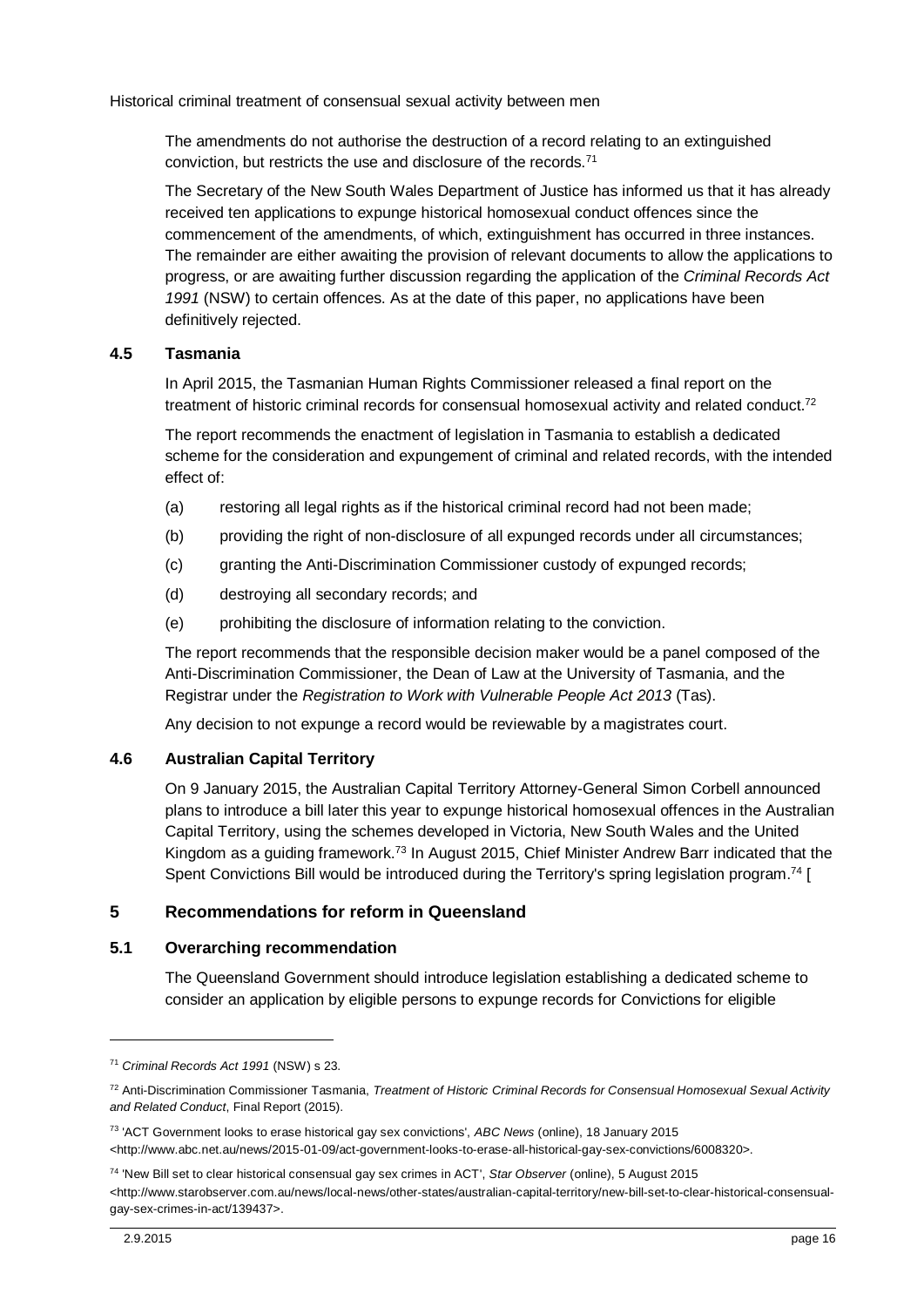offences. This would involve amending the *Criminal Law (Rehabilitation of Offenders) Act 1986* (Qld) to provide that expunged Convictions for eligible offences are not required to be disclosed in any circumstances. The more specific aspects of this overarching recommendation are set out below.

We welcome discussion between relevant government agencies, the Queensland Law Reform Commission, support organisations and legal services on this issue and how it can be addressed in Queensland.

## <span id="page-18-0"></span>**5.2 Community recognition**

It is important to remember that the purpose of these proposed amendments is to work towards repairing the harm caused by historical discriminatory laws against the LGBTI community in Queensland. Introducing these amendments would send a clear message to Queenslanders that such laws ought never have existed and that the government is committed to recognising and addressing the past and ongoing injustices which the laws have caused. For those affected, the amendments would represent an opportunity to be freed from the past and move forward into a more accepting and tolerant society, in which members of the LGBTI community can express themselves without fear of prosecution by the law. Recognition of the purpose of the amendments should be included in the preamble to any amending Act to ensure that this objective of tolerance and justice is carried forward into the future.

In conjunction with this, we urge the Queensland Government to consider issuing a public apology for those who were impacted by the past attitudes of the police, courts and other governmental authorities as a gesture of the Government's regret for the discriminatory laws and attitudes.

This would be particularly relevant for those persons who have been affected but for any reason do not wish to go through the process of making an application under the proposed framework.

To ensure that all affected members of the LGBTI community are able to access the scheme, funding for support services should be made available to applicants, including funding for counselling and legal assistance.

## <span id="page-18-1"></span>**5.3 Method of implementation**

As in South Australia and New South Wales, Queensland has spent convictions legislation – the *Criminal Law (Rehabilitation of Offenders) Act 1986* (Qld). Amending this Act would be an appropriate avenue for implementing an application process for, and dealing with the consequences of, expungement of eligible offences.

## <span id="page-18-2"></span>**5.4 Definition of 'eligible offences'**

While the primarily relevant sections of the *Criminal Code 1899* (Qld) (which have been amended or repealed) can be identified discretely, anecdotal evidence suggests that prosecutions for homosexual activity were often instead brought against men under a number of sections of the *Criminal Code 1899* (Qld) and other legislation (e.g. rape or sexual assault, even where the homosexual conduct was consensual, or 'public morality' offences such as loitering and soliciting).

As such, the NSW approach of definitively specifying the historical offences for which applications may be made (albeit with scope to prescribe additional provisions by regulation) should not be preferred. Instead, the preferable approach is for particular laws to be specified on an inclusive basis only, and supplemented by adopting a broad definition of eligible offence' similar to the definition of 'historical homosexual offence' used in Victoria. This would capture offences that may still be in effect which may have been used to prosecute consensual homosexual activity.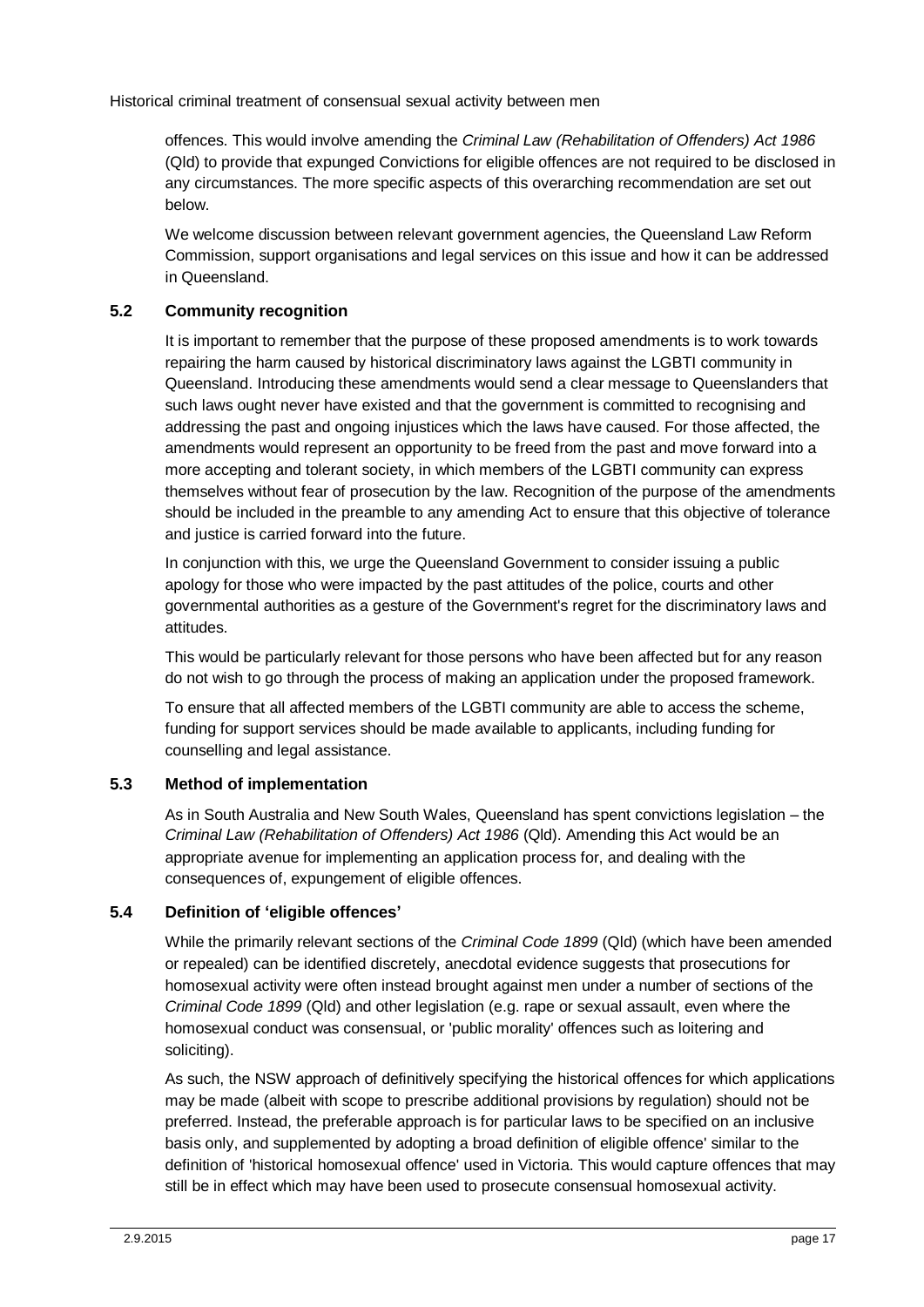Accordingly, it is recommended that an 'eligible offence' should be defined as:

- (a) a sexual offence as in force at any time by which any form of homosexual conduct, (whether consensual or non-consensual, or penetrative or non-penetrative), could be punished, whether or not heterosexual conduct could also be punished by the offence;
- (b) an offence other than a sexual offence, as in force at any time, the essence of which is the maintenance of public order, public decency or morality, and by which homosexual behaviour could be punished;
- (c) without limiting the preceding paragraphs, the offences as in force immediately prior to 29 November 1990 under sections 208 (except section 208(2)), 209 and 211 of the Criminal Code 1899 (Qld);
- (d) an offence of attempting to commit, being involved in the commission of, or inciting or conspiring to commit, an offence the subject of the above paragraphs; and
- (e) any other offence prescribed by regulation to be an 'eligible offence'.

We recognise that this definition is broad (potentially allowing applications for conduct which would still be considered an offence today) and would need to be regulated with appropriate safeguards in other areas (e.g. in the definition of 'eligible person', and relevant restrictions on the decision-maker's discretion) as discussed below.

## <span id="page-19-0"></span>**5.5 Scope of 'Conviction'**

Unlike in New South Wales, Victoria, and South Australia, in Queensland the amending legislation should not be limited to expunging court convictions, but should include a broad definition of 'Conviction' (or similar term) for which applications for expungement can be made.

'Conviction' should be defined as any:

- (a) fine;
- (b) charge;
- (c) penalty;
- (d) good behaviour bond;
- (e) court appearance;
- (f) community service order;
- (g) conviction; or
- (h) sentence,

within the meaning of the *Penalties and Sentences Act 1992* (Qld).

While the eligibility of persons in other jurisdictions to make an application is restricted to court convictions, this broader definition is necessary to ensure that the broader impacts of criminalisation of homosexual activity are to be treated as though they never occurred. Expunging only court convictions will not satisfy this purpose.

## <span id="page-19-1"></span>**5.6 Definition of 'eligible person'**

In New South Wales and Victoria, persons eligible to bring an application include not only those convicted of the offence but also family members of, and persons in a close personal relationship with a person who would have been eligible but is now deceased. The Queensland amending legislation should include similar provisions, ensuring that they are sufficient to capture de facto partners of eligible persons.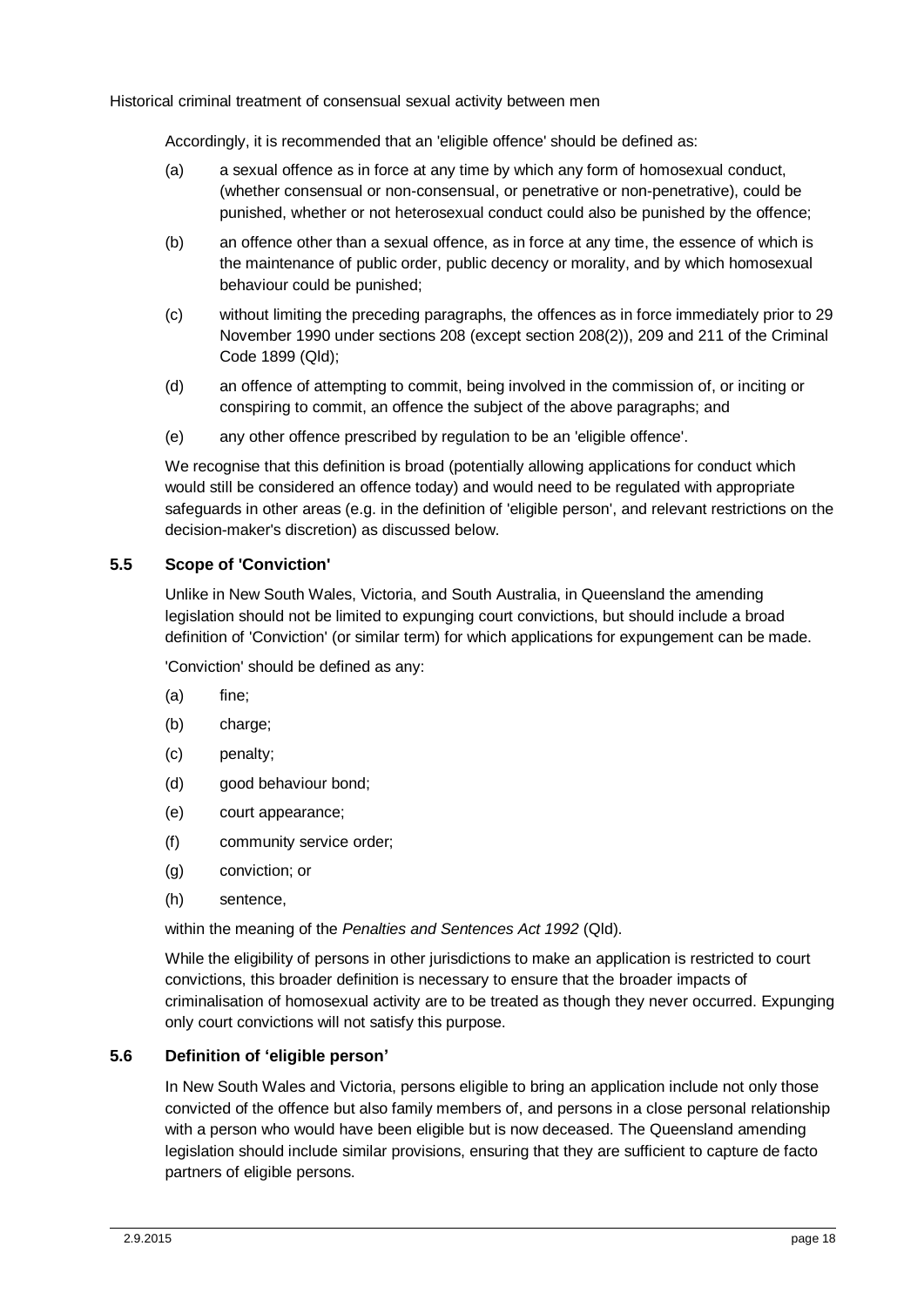A risk with having a broad definition of 'eligible offence' that includes current offences is that applications may be made by persons subject to a Conviction after the decriminalisation of the historic laws took effect. For example, a person convicted of sexual assault in 2009 could notionally apply. Although that person's application would be declined as part of the recommended decision-making process, care must be taken to limit the scope for capricious applications.

So as to restrict the applications that can be made under the legislation, only persons the subject of a Conviction for an eligible offence on or before 7 December 1992 – the date of decriminalisation – should be eligible to bring an application. Although persons may have been subject of a Conviction in respect of offences for consensual same-sex activity after the repeal of the relevant laws, those issues would require much more detailed consideration so as to safeguard against abuse of the application process.

Accordingly, the definition of 'eligible person' should be:

- (a) a person who has been subject of a Conviction for an eligible offence on or before 7 December 1992; or
- (b) if a person described in the above paragraph is deceased or lacking capacity within the meaning of the *Guardianship and Administration Act 2000* (Qld), that person's legal personal representative, guardian, spouse, de facto partner, parent or child of the person, or an individual who was in a close personal relationship with the person immediately before the person's death.

## <span id="page-20-0"></span>**5.7 Making an application**

In Queensland, as discussed in section [3.1,](#page-6-1) the relevant repealed laws against homosexual conduct made no distinction between consensual and non-consensual acts. As such, expungement cannot be an automatic process. An application process and assessment of records would be required before a particular Conviction for an eligible offence recorded in relation to a particular person is expunged.

An application to a magistrate, per the process in South Australia, would potentially be a public,<sup>75</sup> time-consuming process involving court resources, and might raise fears among potential applicants that the process would bring further publicity of the Conviction the applicant is seeking to expunge. Additionally, if the process in South Australia were adopted, a proceeding may also be conducted without the applicant even being present,<sup>76</sup> and an application can be dismissed by the magistrate without the holding of a hearing. $77$ 

A privately-made application to the Attorney-General in Queensland (similar to an application to the Secretary of the Department of Justice in Victoria and NSW) would arguably risk the appearance of a politically influenced decision-making process.

Accordingly, a dedicated, independent panel (*the Panel*), as recommended by the Tasmanian Anti-Discrimination Commissioner, would be the appropriate approach in Queensland. Possible panel members include university academics, the Anti-Discrimination Commissioner of Queensland, and senior representatives of the Queensland Law Reform Commission.

Applications should state:

<sup>75</sup> A magistrate may determine that the hearing be held in public: *Spent Convictions Act 2009* (SA) Sch 2; s 4.

<sup>76</sup> *Spent Convictions Act 2009* (SA) s 5(2).

 $77$  Ibid s  $5(4)$ .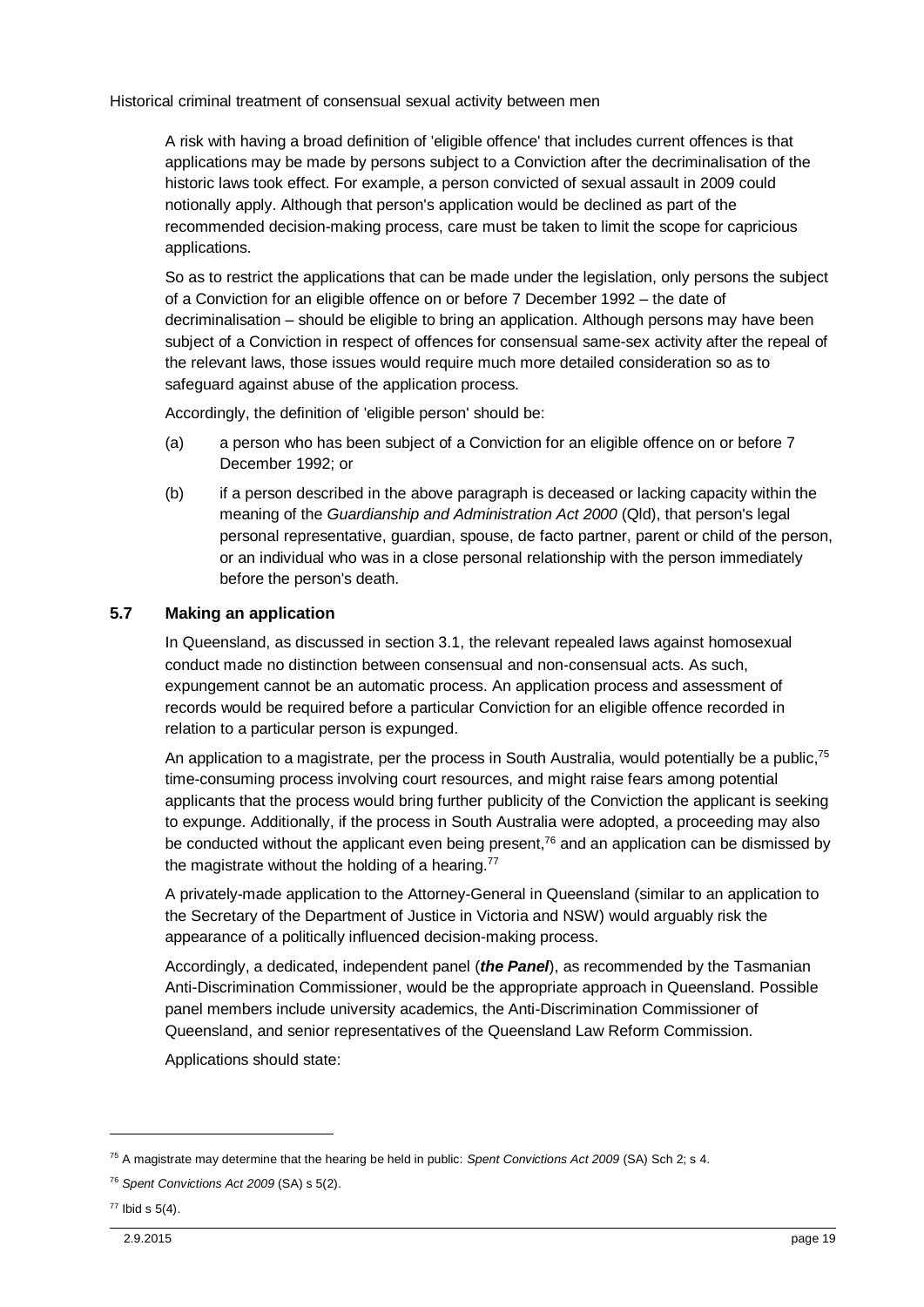- (a) the name, address and date of birth of the applicant, and the name and address of the applicant at the time of the Conviction;
- (b) so far as is known to the applicant, the time and the place where the Conviction occurred; and
- (c) any other preliminary information that the Panel may reasonably require.

The application and decision should be a two-step process. Following the initial application, the Panel should request information regarding the record from other persons, such as the police, the Director of Public Prosecutions and other government bodies holding records or information regarding the offence. This information should be provided to the applicant, following which the substantive application can be made.

It is important for this preliminary step to occur given the extended period which will have passed since the offence took place. Rather than have applicants give statements about their recollection of events from over 20 years ago, applicants should be provided with the relevant records so that they can review and seek assistance to coherently and succinctly state their case.

If the opportunity to review records and information prior to the making of a substantive application is not afforded to applicants, the result may be that applicants will require various amendments to their application throughout the process as further information is brought to light, which would ultimately be more costly and time-consuming for all parties.

## <span id="page-21-0"></span>**5.8 Deciding an application**

The preferred approach for decision-making is that the Panel must be satisfied that the offence the subject of the application is an eligible offence, the application was made by an eligible person, and on the *balance of probabilities* that both of the following tests are satisfied:

- (a) the person would not have been the subject of a Conviction for the offence but for the fact the person was suspected of having engaged or did engage in the conduct constituting the offence for the purposes of, or in connection with, sexual activity of a homosexual nature; and
- (b) that conduct, if engaged in by the person at the time of the making of the application, would not today result in a Conviction, including having regard to (where relevant) whether persons involved in the sexual activity constituting the offence consented to the sexual activity.

If either or both of the above tests are not satisfied, the Panel should be required to refuse the application (in accordance with the Victorian approach). Where there is an issue of consent, the Panel should only be able to satisfied on the issue of consent by written evidence touching on that issue:

- (a) from a person (other than the entitled person) who was involved in the conduct constituting the offence; or
- (b) if no such person can be found after reasonable enquiries are made by the applicant, from a person (other than the applicant) with knowledge of the circumstances in which that conduct occurred.

If the Panel is satisfied on those issues, the Panel should be required to expunge the Conviction and make a decision that any records pertaining to the Conviction be expunged.

The Government may consider including a discretion for the Panel to refuse to expunge the records if there are exceptional circumstances as to why the Conviction should not be expunged having regard to prescribed matters. The amending legislation in South Australia included a number of such prescribed matters.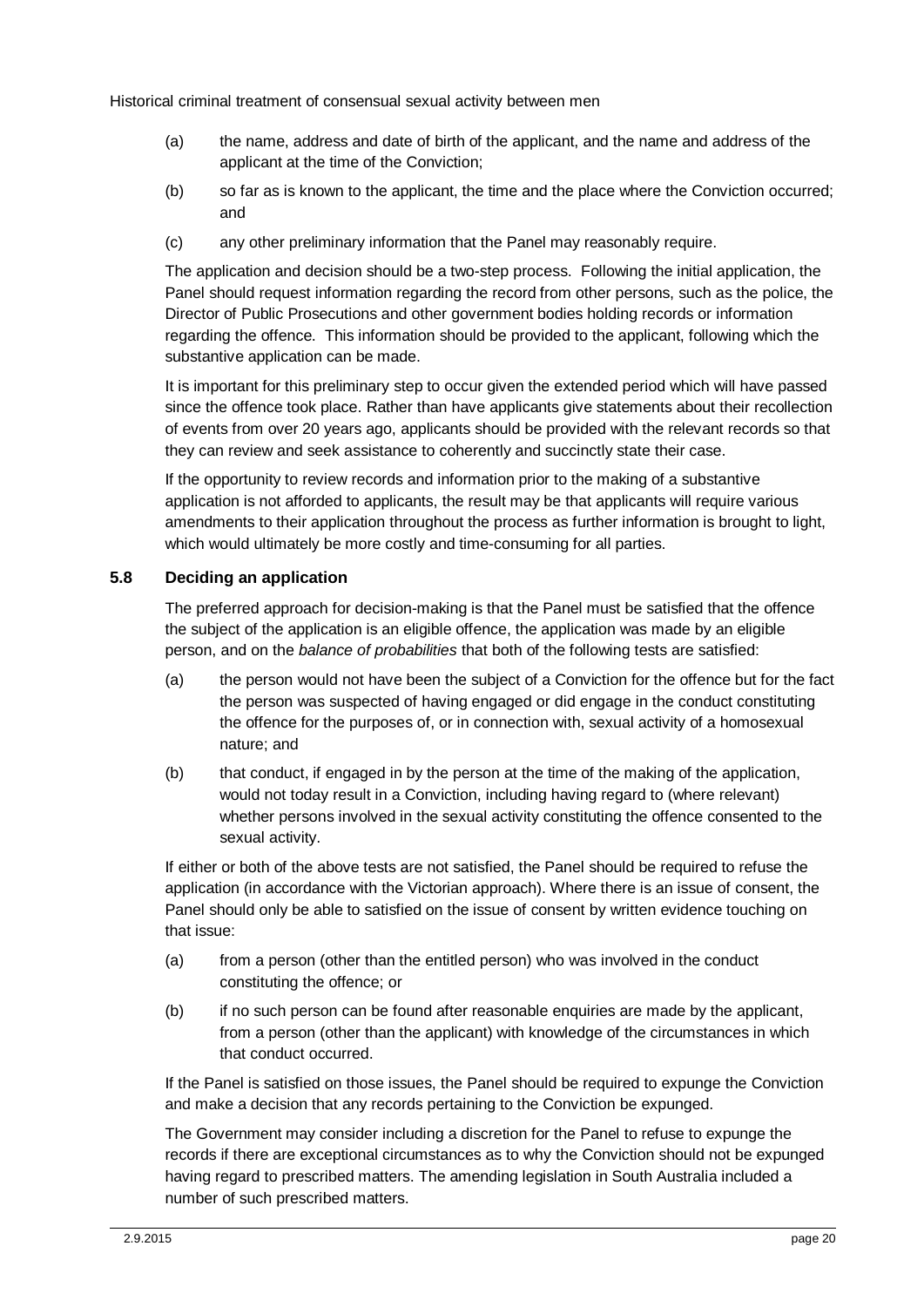However, any consideration of reserving a discretion for the Panel to refuse to expunge the records despite being satisfied of the pre-requisite tests identified above should be balanced against the overarching purpose of the amendments, which is to expunge criminal records in relation to consensual sexual activity between adult males.

It should be an offence to give knowingly false or misleading information to the Panel. In addition, the amending legislation should provide that if the Panel is satisfied that an expunged record became expunged by reason of false or misleading information, the Panel may decide that the record of the Conviction is no longer considered expunged.

## <span id="page-22-0"></span>**5.9 Rights after determination of application**

While only the Victorian approach provides for the record holder to appeal a decision, we consider that it is preferable for an applicant to have a right to seek administrative review of a decision of the Panel as an additional safeguard for ensuring the robustness, transparency and consistency of the decision-making process.

Therefore, if the application is refused for any reason, or if the Panel determines that the Conviction is no longer considered expunged by reason of false or misleading information, the applicant should have a right to appeal to the Queensland Civil and Administrative Tribunal for administrative review of the Panel's decision within a specified time-frame.

## <span id="page-22-1"></span>**5.10 Effect of expungement – destruction of records**

Across jurisdictions, expungement (or the equivalent term 'extinguishment') refers either to the destruction of certain records upon the fulfilment of certain conditions or to the removal of references to the Conviction from a person's criminal record. Victoria provides that official records relating to the Conviction should be annotated with a statement that the records relate to an expunged Conviction, and that secondary records (being records that are copies, extracts, or duplicates) should be destroyed, deleted or de-identified. New South Wales and South Australia explicitly provide that their legislation does not enable the destruction of any records. No state currently allows the destruction of official records regarding expunged Convictions.

These records contain personal details of painful and possibly traumatic events. However, it is important that records of societal and legal treatment of homosexual behaviour are preserved for reasons of posterity and to ensure that the information is not lost (particularly in the event that further information comes to light regarding the expunged record).

Accordingly, the Victorian approach should broadly be followed. This would mean that, following a successful application, official records would be annotated as relating to an expunged record and secondary records would be destroyed, deleted or de-identified. The annotation on the official record should expressly set out the prohibitions on persons accessing and/or disclosing the expunged record and the Conviction and the consequences for failing to abide by those restrictions. The practical implementation of this scheme may require consultation with the relevant record holders to ensure alignment between the legislative scheme and the record holders' ability to comply, having regard to their respective record holding processes.

## <span id="page-22-2"></span>**5.11 Effect of expungement – non-disclosure of information**

In addition to the above physical treatment of records, expunged records should be treated as if the rehabilitation period has expired in relation to Conviction recorded against the person and has not been revived within the meaning of the *Criminal Law (Rehabilitation of Offenders) Act 1986*  (Qld). In addition, as per the South Australian regime, the exceptions for disclosure of spent convictions in particular circumstances should not extend to expunged Convictions. It should be made clear that the non-disclosure provisions take effect despite any other law that provides that information relating to expired convictions may be disclosed.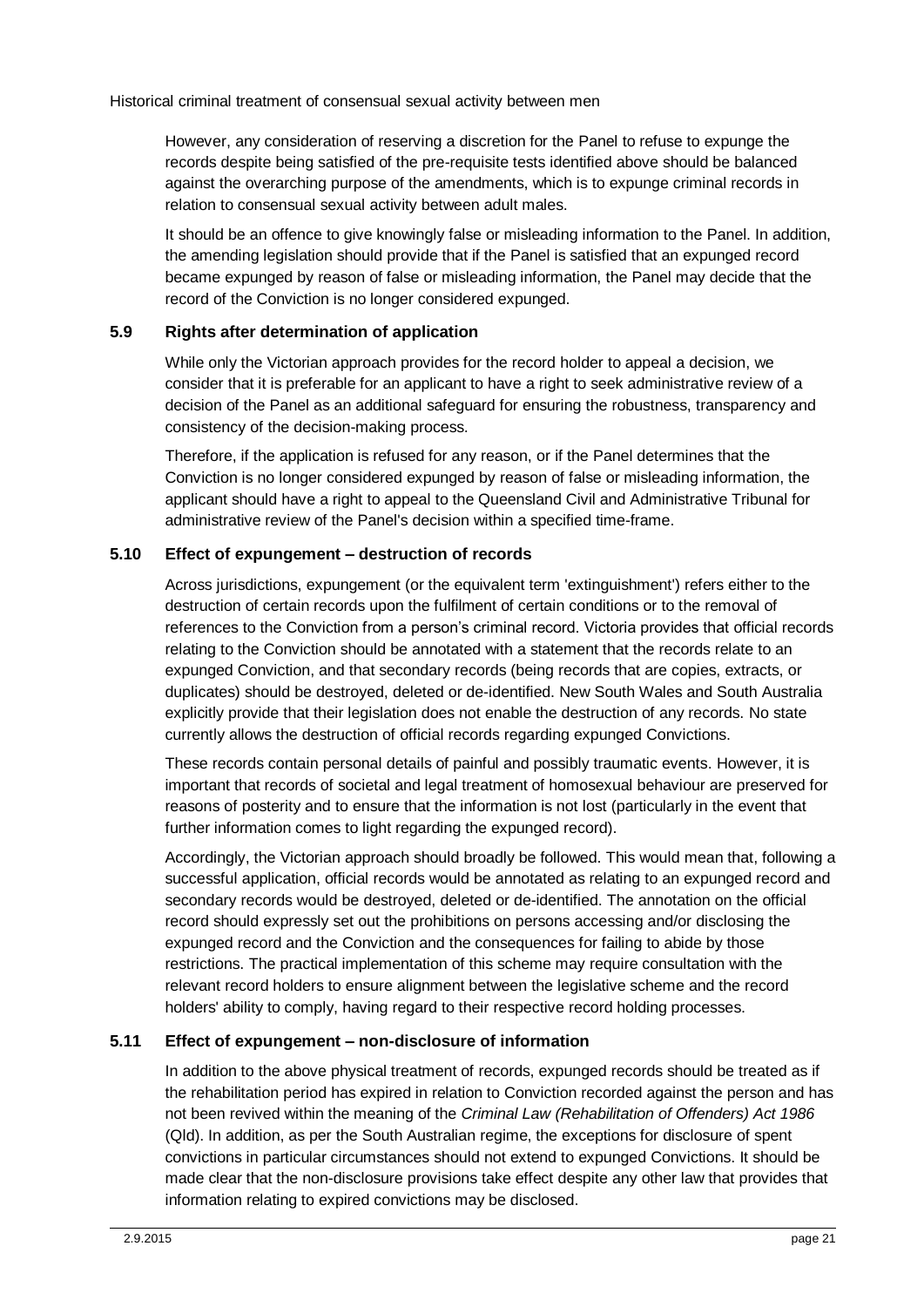The effect should be that:

- (a) the person is not required to disclose to any other person for any purpose information concerning the expunged records;
- (b) questions concerning the person's criminal history are taken not to refer to any Conviction of the person which are the subject of expunged records; and
- (c) in the application to the person of a provision of an Act or statutory instrument:
	- (i) a reference in the provision to Conviction is taken not to be a reference to any Conviction (as the case may be) of the person which are the subject of expunged records; and
	- (ii) a reference in the provision to the person's character or fitness is not to be interpreted as permitting or requiring account to be taken of expunged records.

This would be consistent with the New South Wales approach.

It should also be expressly provided that a person who has access to any official records must not, directly or indirectly, disclose or communicate to any person a record of a Conviction, that the person knows, or ought reasonably have known forms the subject of an expunged record (in accordance with the Victorian approach). There should be relevant exceptions if the person who has the expunged record gives written consent to the disclosure or communication, or the disclosure is otherwise expressly authorised by the amendments.

The Queensland Government should also consider consequential amendments to other legislation, such as criminal and anti-discrimination legislation, so as to give full effect to the intent of these proposed reforms.

We look forward to working with the Queensland Government, the Queensland Law Reform Commission and key stakeholders in the community to address these issues and continue moving forward towards greater equality and recognition for the LGBTI community in Queensland.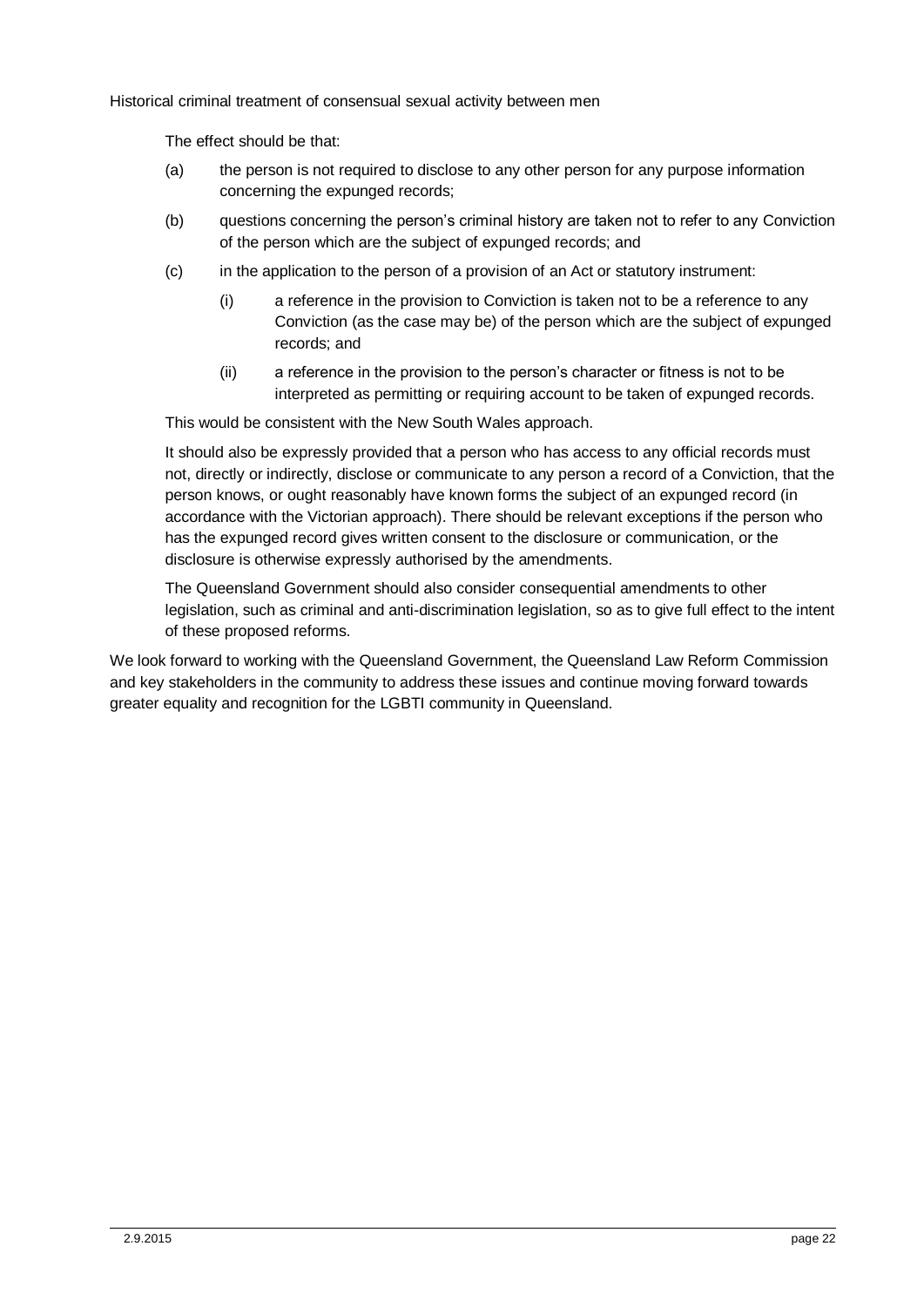## <span id="page-24-0"></span>**Schedule 1**

## <span id="page-24-1"></span>**International Reform**

## **1 United Kingdom: Protection of Freedoms Act 2012 (UK)**

Until 1967, sex between men was illegal in the UK, and in 2003 the offence of gross indecency, used to prosecute individuals for a range of homosexual acts, was repealed. In 1994, the age of consent for homosexual men in the UK was reduced from 21 to 18 and from 2000 to 16, consistent with the age of consent for all other people.

These changes to the laws were not retrospective and an estimated 16,000 convictions as well as thousands of cautions, warnings or reprimands for consensual homosexual sex remained on police records. Some 50,000 cases were estimated to be listed in police computer and other records.

In 2012, the UK Government introduced the *Protection of Freedoms Act 2012* (UK) to enable those who were convicted of gross indecency or consensual sexual conduct to apply to have those convictions removed from their criminal record. The Act applies to convictions under the following specified provisions:

- sections 12 and 13 of the *Sexual Offences Act 1956*;
- section 61 of the *Offences against the Person Act 1961*; and
- section 11 of the *Criminal Law Amendment Act 1885*.

As well as convictions in respect of the above provisions, convictions under the specified provisions of the following Acts are also eligible to be disregarded:

- section 4 of the *Vagrancy Act 1824*;
- section 45 of the *Naval Discipline Act 1866*;
- section 41 of the *Army Act 1881*;
- section 41 of the *Air Force Act 1917*;
- section 70 of the *Army Act 1955*;
- section 70 of the *Air Force Act 1955*; and
- section 42 of the *Naval Discipline Act 1957*.

For the purposes of the *Protection of Freedoms Act 2012* (UK), a 'conviction' includes a conviction, caution, warning or reprimand. The request for removal involves the Home Secretary examining both police and other official records.

In order for a conviction to be disregarded, the conduct must no longer be considered an offence under existing law and all parties involved in the conduct constituting the offence must have been a consenting party and aged 16 years or over.

Consideration of applications to have convictions, cautions, warnings or reprimands disregarded involves a search of all official records (including police records, court records and records held by employing bodies such as the armed forces).

The effect of the scheme is to have relevant offences disregarded.

Where the decision is made to disregard a record, the Home Secretary will write to the relevant data controllers and require them to delete or annotate their records accordingly. The authority controlling the data is required to confirm that this has been done. Once this is done, the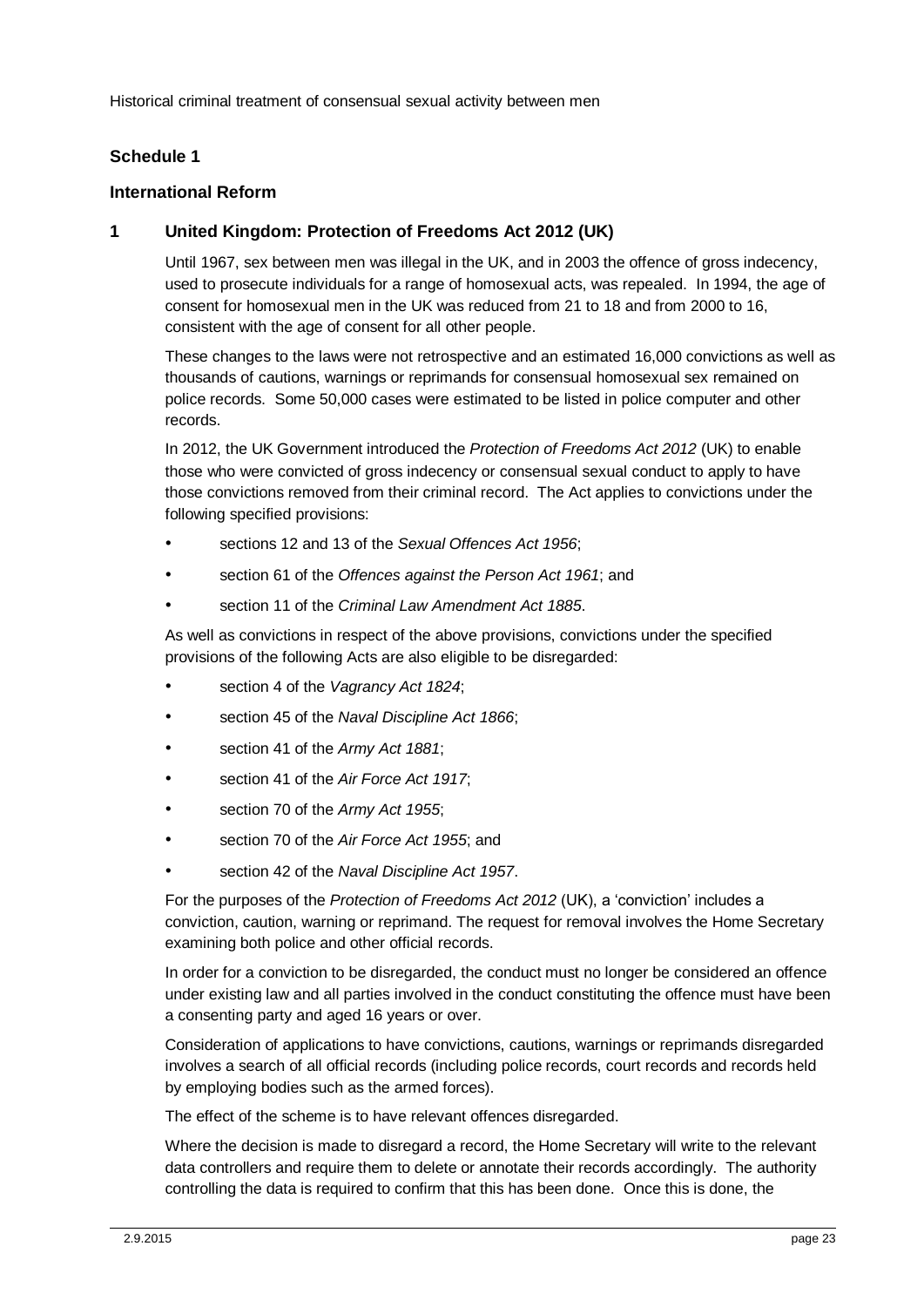previous conduct is treated in all circumstances as though it never occurred. The person to whom the conviction applied does not need to disclose it for any purpose.

Removal of the offences from the records under this law allows individuals who have no other convictions to legally say that they have no criminal record and to make applications for employment and other purposes without fearing disclosure of the record or their sexual orientation.

## **2 New Zealand: Criminal Records (Clean Slate) Act 2004 (NZ)**

In New Zealand, male homosexual sex was a crime until 1986.

The *Criminal Records (Clean Slate) Act 2004* (NZ) automatically conceals the criminal record of eligible individuals. The legislation is designed to allow individuals with less serious convictions who have been conviction-free for seven years or more and who meet all other relevant criteria to have their convictions concealed.

In order for items on a criminal record to be concealed, the individual must meet relevant criteria. This includes not being convicted of a 'specified offence'. Specified offences include committing an unnatural offence or attempting to commit an unnatural offence as specified by sections 153 and 154 of the *Crimes Act 1908* (NZ).

Persons not considered eligible to have their record concealed are able to apply to a District Court to have a specified offence disregarded if that offence has subsequently been abolished and the conduct that constituted the abolished offence no longer constitutes an offence.

In considering the application, the Court must balance the interests of individuals concealing their criminal records with the wider public interest in the safety of the community. Decisions of the District Court not to disregard an offence can be appealed to the High Court.

## **3 Canada: Criminal Records Act 1985 (Can)**

In Canada, a person is able to apply to the National Parole Board to have a record suspended under the *Criminal Records Act 1985* (Can). The effect of a suspension is to require that any judicial record of the conviction kept by any department or agency of the Canadian Government be kept separate and apart from other records and must only be disclosed with the authority of the Minister.<sup>78</sup>

The Act provides that the National Parole Board has absolute discretion to order, refuse to order or revoke an order of suspension of any record.<sup>79</sup> Specific convictions are not able to be suspended, including a range of sexual offences involving minors unless the person is able to provide evidence that the crime did not involve violence or other forms of coercion or the perpetrator was less than 5 years older than the victim.<sup>80</sup> A period of 10 years for an indictable offence and 5 years for a summary offence must have elapsed before any application can be made.<sup>81</sup> Whilst the Act does not contain appeal provisions, the Board is required to notify a person if they intend to refuse an application and the person has the right to make representations to the Board before a final decision is made.

1

<sup>78</sup> *Criminal Records Act 1985* (Can) s 6(2), (3).

<sup>79</sup> Ibid s 2.1.

 $80$  Ibid s  $4(2)$ ,  $(3)$ .

 $81$  Ibid s 4(1).